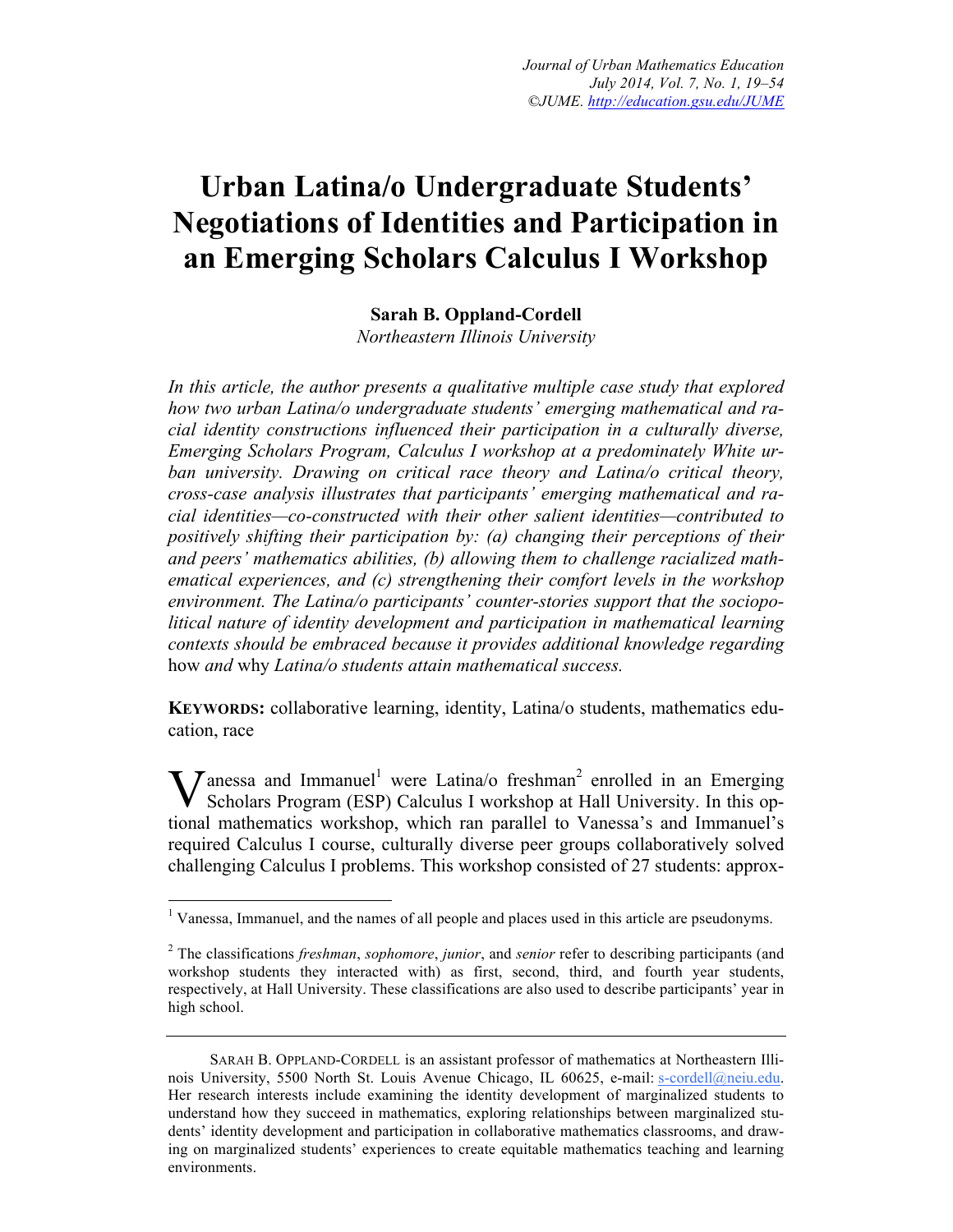imately 41% Latina/o (4 women and 7 men), 30% Asian (5 women and 3 men), 22% White (2 women and 4 men), and 7% African American (1 woman and 1 man), and 44% women. I was not only the researcher but also the instructor of the Calculus I workshop.

In her interviews, Vanessa revealed that her interactions with Ms. Johnson, an African American woman, her sophomore (geometry) and senior (precalculus) high school mathematics teacher, were relevant to understanding her participation in the Calculus I workshop at Hall University. Vanessa believed her Latina status contributed to the low mathematical expectations and negative treatment she received from Ms. Johnson. Such treatment included having her preferred problemsolving strategies (e.g., translating mathematical symbolic notation into words) criticized: "I have a tendency of writing a lot. I write words and sentences and with that teacher she's like, 'No, no, no. Math is all about no words'" (Interview 1, January 25, 2008). Because of such interactions, Vanessa believed it was inappropriate for her to apply some of her preferred problem-solving strategies to learn workshop material. However, as Vanessa participated in the workshop she realized that such strategies were appropriate: "I use words to read math and read math by using words [laughs], so that helped a lot too. We would do that a lot in the workshop" (Interview 4, May 28, 2008). Vanessa's workshop experiences, which included encountering opportunities to resist negative high school mathematics experiences, aided her in constructing a strengthened self-perception as a Latina mathematics learner:

I was like, wow! I guess it's good to see how other Hispanic people are so good at doing math…. It's not what people usually think of. I think it makes me proud that there's a chunk of us, I'll put myself in that group, that are willing to do whatever to be good at math or to excel in math. (Interview 3, May 12, 2008)

Vanessa's and Immanuel's stories, which the readers will learn more about in the findings section, provide examples of not only how aspects of Latina/o students' *mathematical* and *racial* identities can shape participation in a collaborative mathematics learning context but also how elements of these identities can positively merge as a result of this participation. For example, on one hand, Vanessa's negotiations of Ms. Johnson's perceptions of her mathematics ability initially contributed to limiting her workshop participation. On the other hand, however, her participation in the workshop's mathematical practices allowed her to develop tools to resist harmful racialized mathematics experiences<sup>3</sup> (e.g., chal-

<sup>3</sup> In this article, *racialized mathematics experiences* refer to participants' mathematics experiences that are structured by societal meanings for race, racial identity, or racial stereotypes (Martin, 2009). In this article, I also refer to mathematics learning contexts as racialized (Martin, 2009) given that I perceive students' racialized mathematics experiences as influencing how they participate in and learn mathematics within such settings.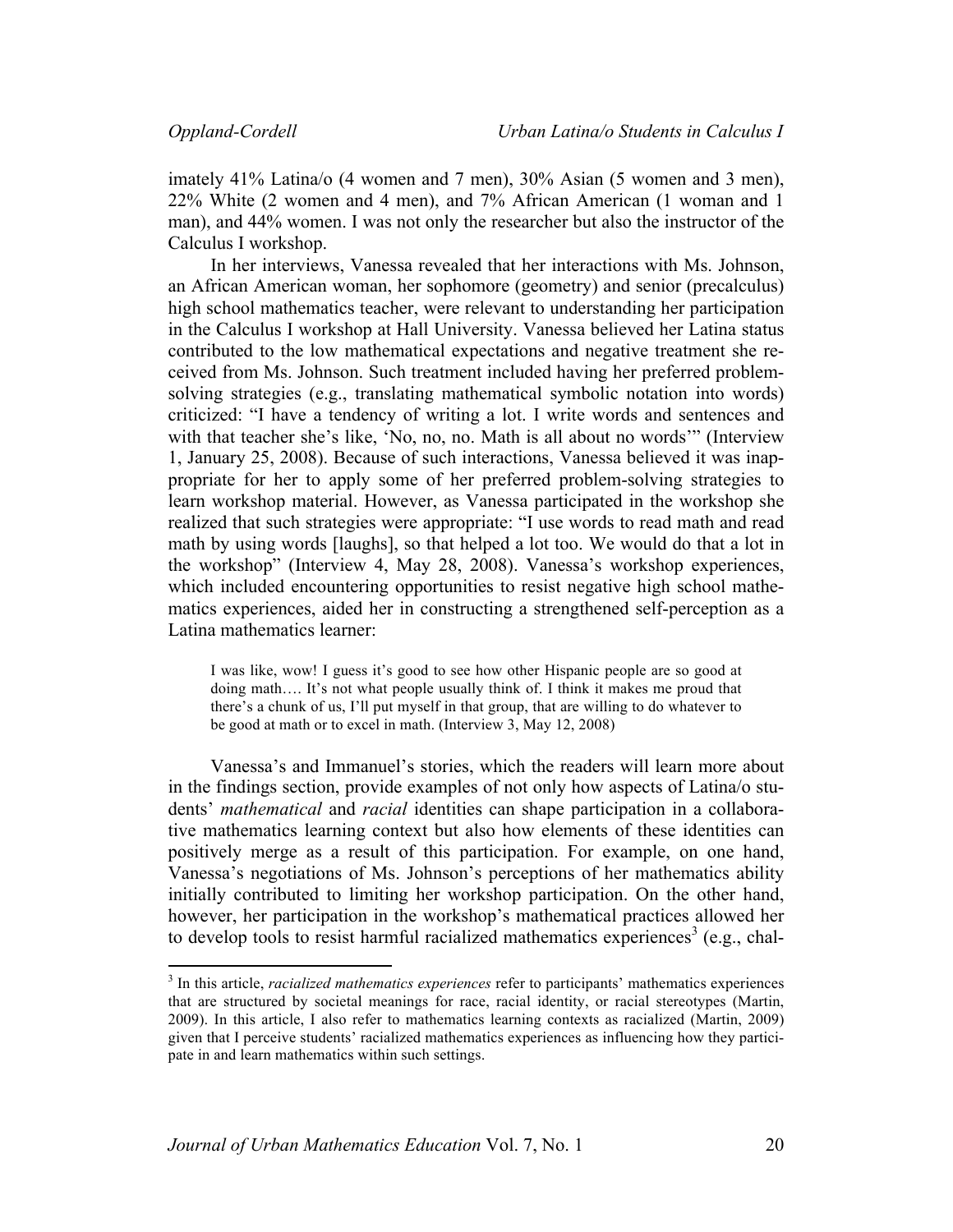lenging Ms. Johnson's negative ascriptions to her mathematical and racial identities), to build on positive aspects of her Latina and mathematical identities, and to positively merge her Latina and mathematical identities. As revealed in the findings section, positive mergings of Vanessa's and Immanuel's mathematical and racial identities, including their connection to other salient identities and broader contexts in which meanings for these identities became relevant, contributed to positive convergences among the various strains of their identity development and participation.

Such stories about Latina/o students are rare despite evidence that students' practice-linked identities—"identities that people come to take on, construct, and embrace that are linked to participation in particular social and cultural practices" (Nasir & Hand, 2008, p. 147)—inform, and are informed by, intersecting aspects of their identities in mathematics learning contexts (Esmonde, Brodie, Dookie, & Takeuchi, 2009). The ways in which Latina/o students' identities and participation can positively influence one another over time as they engage in collaborative mathematics learning contexts leads one to question (a) what additional knowledge has yet to be uncovered about these relationships and (b) how such knowledge can contribute to understanding their mathematical success. Because mathematics classrooms are racialized (Martin, 2009), it is also important to understand how Latina/o students make sense of, narrate, perform, and negotiate mathematical and racial identities, and to understand how these identities inform how they make sense of, narrate, perform, and negotiate practice-linked (or disciplinary) identities in collaborative mathematics learning contexts. Here I illustrate how two urban Latina/o (and Mexican American<sup>4</sup>) undergraduate students negotiated ways of more productively participating in the workshop via their emerging mathematical and racial identity (re)constructions.

This study occurred in an ESP mathematics workshop: a collaborative mathematics learning environment that has been nationally recognized for effectively supporting underrepresented students in succeeding in mathematics. While the majority of research conducted on ESP mathematics settings has focused on participants' static achievement outcomes instead of forces that influence these outcomes (an exception includes Asera, 1988), this study uses an identity lens to examine Latina/o students' perceptions of their participation within an ESP Cal-

<sup>&</sup>lt;sup>4</sup> In the United States, Mexican Americans constitute approximately 65% of the Latina/o population (Motel & Patten, 2012). Due to the essentialization of Latinas/os' experiences, aspects of Mexican Americans' histories, culture, and immigration experiences that differ from those of other Latina/o cultural subgroups are often disregarded (Telles & Ortiz, 2008). Historically, Mexican Americans have experienced significant obstacles linked to colonization, immigration, segregation, and discrimination, including within educational contexts (Rodriguez, 2000). Given Mexican Americans' unique histories and experiences in the United States, it is critical that mathematics education scholars take into consideration the sociopolitical nature of Mexican American students' mathematical lives.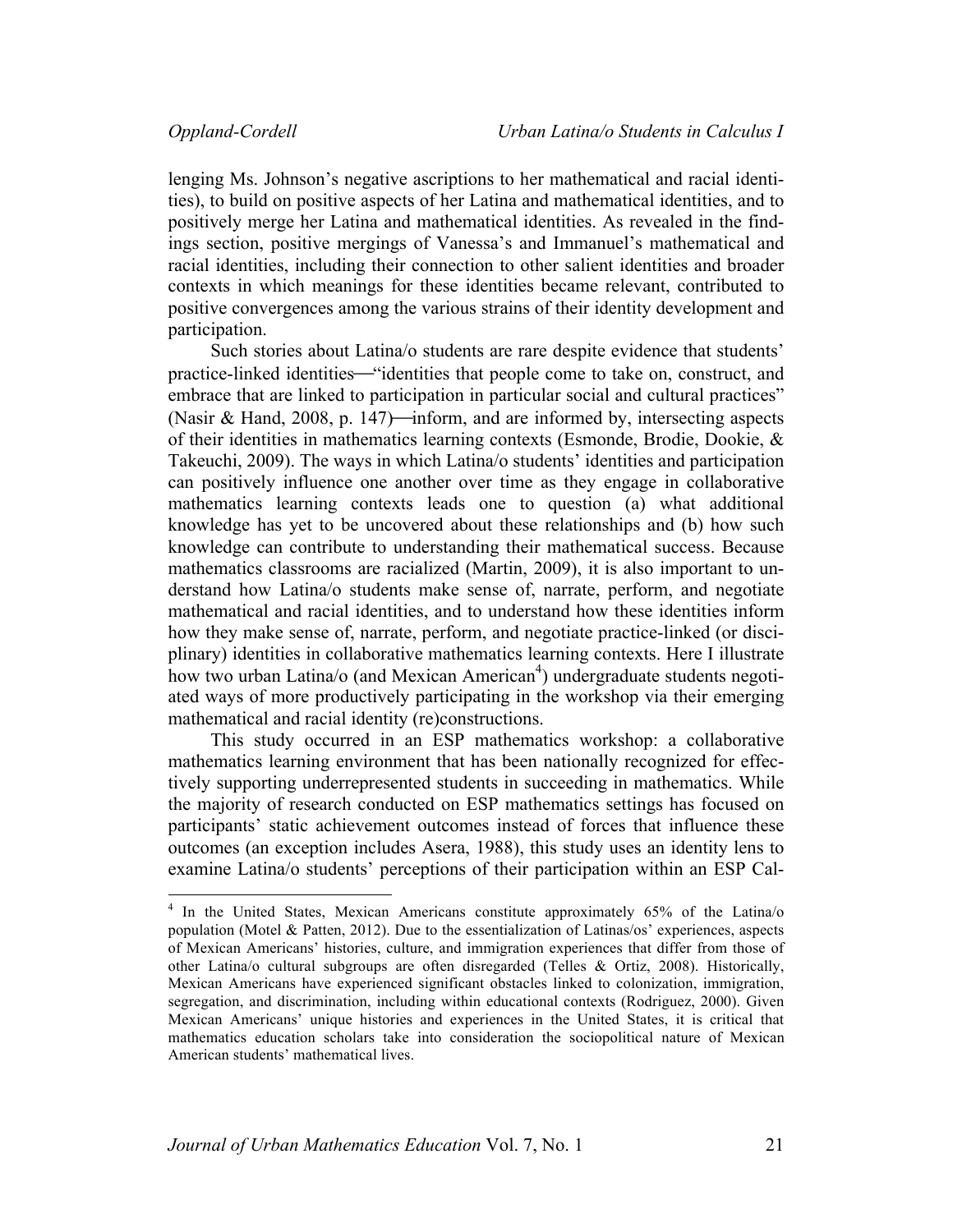culus I workshop. A Calculus I workshop was selected because calculus functions as a gateway course for  $STEM<sup>5</sup>$  majors, making it an interesting setting to explore the role of identity, power, and broader contextual experiences. I focus on how urban Latina/o students constructed their identities in relation to their participation in this environment with the aim of deepening the mathematics education community's understanding of how identity development contributes to underrepresented (and represented) students' mathematical success.

Drawing from a larger study on Latina/o students' identity construction and participation in an ESP Calculus I workshop (Oppland, 2010), this study addresses the following questions:

- 1. How did participants negotiate their emerging mathematical and racial identities over time as they participated in the Calculus I workshop?
- 2. What changes, if any, occurred in how participants' negotiations of their emerging mathematical and racial identities influenced their participation over time in the Calculus I workshop?

# **Identity, Race, and Mathematics Learning**

Social identities are constructed as individuals engage in social interactions tied to societal norms (Johnson, 2001). There are numerous social identities that Latina/o individuals may construct at any given moment (e.g., racial, gender, class). Because all Latina/o Americans are exposed to racial socialization (Helms, 1994), this study aims to examine how urban Latina/o students construct their emerging mathematical and racial identities. In this study, *emerging mathematical and racial identity constructions* (EMRICs) refers to participants' negotiations of privately and socially constructed meanings of the terms Latina/o, race, racism, and racial inequality in relation to their workshop participation. *Privately constructed meanings* refer to meanings for such terms that are developed within the individual, while *socially constructed meanings* refer to meanings for such terms that are developed jointly with other individuals. Because such meanings are (re)constructed through social interactions, I consider participants' selfperceptions, their perceptions of others, and perceptions they believe others impose on them. I also take an intersectional approach (Crenshaw, 1991) by exploring how their EMRICs intersect with their other salient identities (e.g., gender, class). I aim to gain a deeper understanding of Latina/o students' perspectives of how they negotiated their EMRICs as they participated in the workshop and how such negotiations might have caused changes in their participation. Because this study aims to capture Latina/o students' perceptions of the historical, sociopoliti-

 $<sup>5</sup>$  STEM is an acronym for science, technology, engineering, and mathematics.</sup>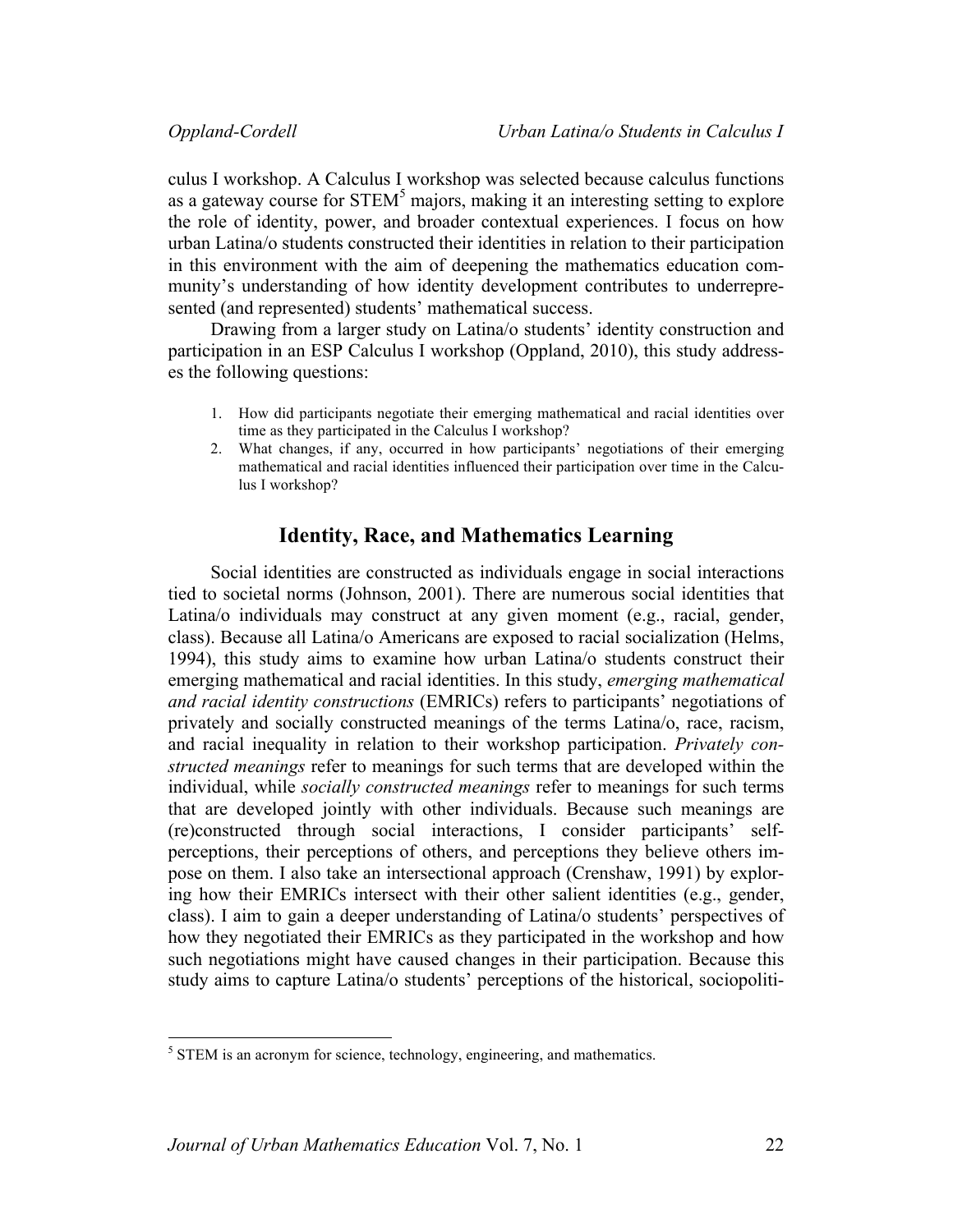cal, and situational nature of how their EMRICs influenced their participation, I draw on both sociocultural and sociopolitical perspectives of learning.

### *Sociocultural and Sociopolitical Learning Theories*

From a sociocultural theoretical standpoint, learning refers to becoming more central and competent participants in the valued practices of communities of practice (CoP), including by adopting trajectories of participation and constructing identities that contribute to this convergence (Lave  $\&$  Wenger, 1991; Rogoff, 2003; Wenger, 1998). As individuals engage in a CoP, which is "a history collapsed into a present that invites engagement" (Wenger, 1998, p. 156), they continuously negotiate their identities, identities belonging to others, and meanings projected onto their identities by others (Rogoff, 2003; Wenger, 1998). As individuals' identity constructions and participation continuously inform one another, these dialectics can support or impede the creation of opportunities that allow them to participate in CoPs' valued practices. It is in this sense that identity, participation, and learning are inextricably linked. Drawing on this theory, the present study viewed participants' EMRICs as strengthening their participation if these constructions contributed to their convergence towards becoming more central and competent participants in the workshop's valued practices (e.g., strengthened engagement in mathematical group work with a culturally diverse student population).

Wenger (1998) describes the complexity associated with becoming a more central and competent participant in the valued practices of CoPs. As individuals engage in such practices, this process can involve transformations in how identities are (re)negotiated, how various degrees of participation and non-participation are adopted, and how identity constructions and participation relate amid broader social structures involving power relations. Drawing on this perspective, I anticipated that examining participants' EMRICs in relation to their participation might involve changes in how they constructed these particular identities, how they adopted ways of participating and not participating, how their identities and participation related over time, and how such changes were connected to power relations and identity constructions linked to broader contexts. Although participants' various forms of identification became salient as they described their workshop experience, this study focused on relationships between their EMRICs and participation. By analyzing the Latina/o participants' perspectives of these relationships, I illustrate how ESP-type environments can "hold the key to real transformation" in terms of possibly helping students negotiate what it means for them to be mathematics learners of a particular cultural group in ways that support them in becoming more central participants in valued mathematical practices (Wenger, 1998, p. 85).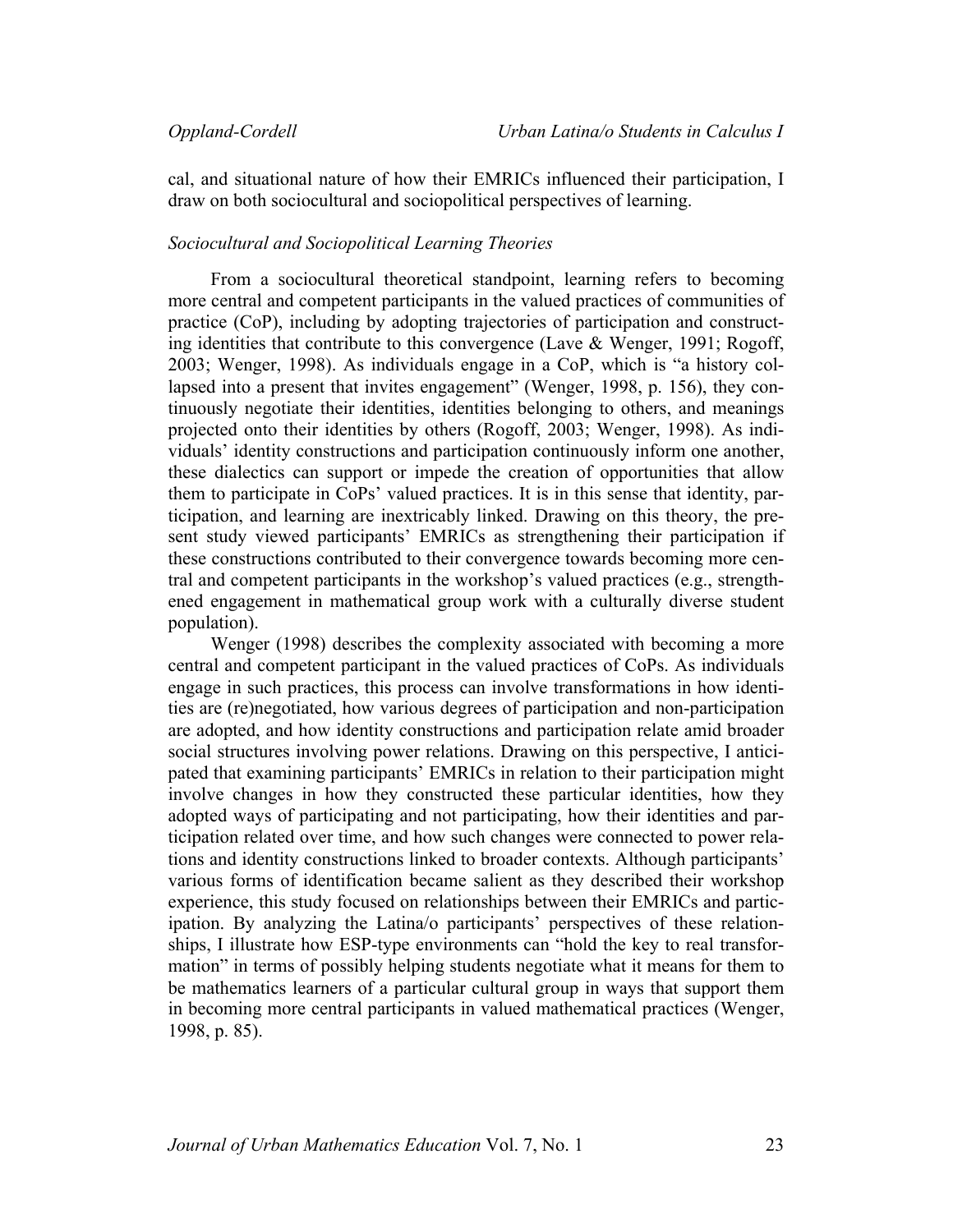Mathematics education research studies have drawn on sociocultural learning theories to explore students' mathematics participation and learning processes in CoPs (e.g., Boaler, 2002; Boaler & Greeno, 2000; Gresalfi & Cobb, 2006; Martin, 2000, 2006). Collectively, this body of research asserts that using an identity analytic lens provides an effective way to capture how students construct identities and participate in the practices of mathematical CoPs. This research also indicates that dialectics exist between how students construct identities as mathematics learners and participate in the practices of mathematics learning communities. On one hand, students' participation in mathematical practices influences aspects of their mathematics identity constructions (Boaler, 2002; Boaler & Greeno, 2000; Martin, 2000, 2006). These constructions include how students negotiate sociohistorical forces (i.e., lived experiences tied to broader communities and schools) and their agency as they engage in mathematics classroom practices (Martin, 2000, 2006). On the other hand, however, aspects of students' mathematics identity constructions shape how they engage in mathematical practices (Gresalfi & Cobb, 2006).

Mathematics education research that has drawn on sociocultural theories indicates how students' identities as mathematics learners are constructed in social interactions (i.e., practice-based interactions). However, mathematics education scholars have indicated that a weakness of sociocultural research is its tendency to adopt color-blind paradigms (Esmonde et al., 2009; Gutiérrez, 2013). That is, this research often ignores the intersectional nature of identity development and its influence on practice-linked identity constructions (Esmonde et al., 2009), the voices of marginalized students (Gutiérrez, 2013), and the roles of politics and power relations (Gutiérrez, 2013). Color-blind approaches are particularly damaging to underrepresented students (Martin, 2009) because they mask how inequities functioning in their histories, experiences, and mathematical lives impact how they negotiate identities in relation to their participation in mathematical CoPs. In the case of Latinas/os (and, in particular, Mexican Americans), it is imperative that the "social, political, and historical patterns of exclusion, degradation, and racism" they have experienced in education (Gutiérrez, Willey, & Khisty, 2011, p. 28) be recognized when investigating how their identities and participation inform one another in mathematical learning contexts.

*Critical race theory and Latina/o critical theory.* Because of the limitations associated with sociocultural mathematics education research, I also draw on sociopolitical perspectives of learning (Gutiérrez, 2013). Sociopolitical perspectives of learning view "knowledge, power, and identity as interwoven and arising from (and constituted within) social discourses" (Gutiérrez, 2013, p. 40). From this scholarship, I draw on the theoretical frameworks critical race theory (CRT) and Latina/o critical theory (LatCrit). CRT in education refers to a "set of basic insights, perspectives, methods, and pedagogy that seeks to identify, analyze, and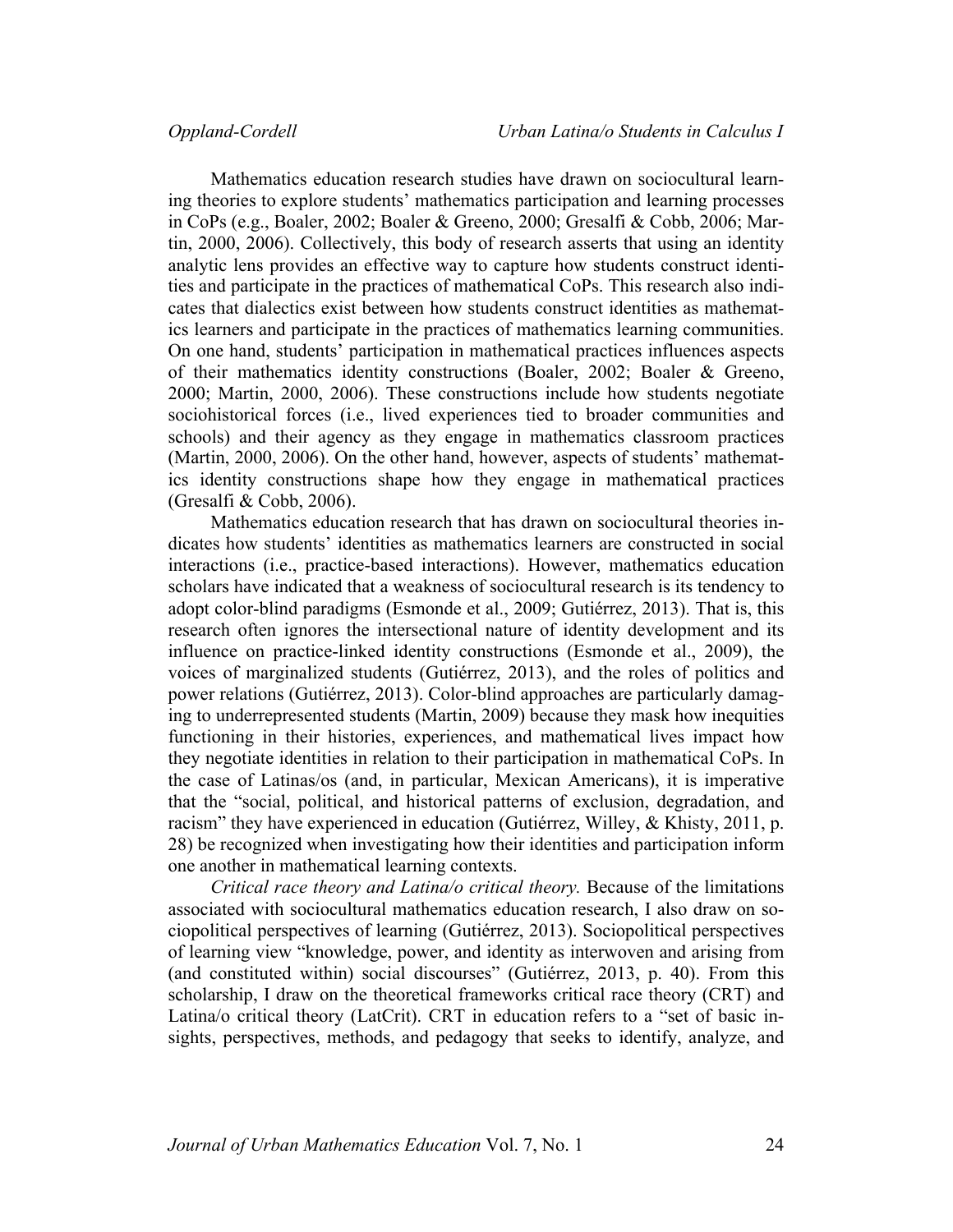transform those structural and cultural aspects of education that maintain subordinate and dominant racial positions in and out of the classroom" (Solórzano & Yosso, 2002, p. 25). CRT emphasizes the centrality of race and racism and their intersectionality with other forms of subordination. LatCrit complements CRT, while also offering an important lens to discuss transformational resistance specifically for Latinas/os (Solórzano & Bernal, 2001). LatCrit emphasizes that Latinas/os' identities are multidimensional and addresses "the intersectionality of racism, sexism, classism, and other forms of oppression" that may impact Latinas/os specifically, such as language, ethnicity, and culture (Bernal, 2002, p. 108). CRT and LatCrit also both emphasize the centrality of marginalized students' experiential knowledge (Solórzano & Bernal, 2001). CRT and LatCrit also encourage examining marginalized students' experiences through *counter-stories* (Bernal, 2002; Solórzano & Yosso, 2002), which, in this study, refer to participants' stories that challenged dominant ideologies that disregard how social constructions of Latina/o, race, and racism shape their mathematical experiences.

This study contributes to mathematics education equity scholarship embracing the sociopolitical turn in mathematics education (Gutiérrez, 2013). Applying both sociocultural and sociopolitical perspectives to examine bidirectional relationships between Latina/o students' EMRICs and participation allows for viewing identity development complexly—as involving multiple perceptions (selfperceptions, perceptions of others, imposed perceptions); as (re)constructed in relation to engagement in social practices within local contexts situated in broader sociohistorical and sociopolitical contexts; as being intersectional in nature; and as connected to complex issues, such as race, class, gender, language, agency, hegemony in society, and power dynamics. From CRT, I emphasize the centrality of race and racism in participants' mathematical experiences and how such meanings intersect with other forms of oppression (e.g., gender, class). From LatCrit, I emphasize what it means for participants to be Latina/o mathematics learners, including how they manage forms of oppression that may be particularly relevant for Latinas/os (e.g., language). From both CRT and LatCrit, I stress the intersectional nature of participants' EMRICs, the centrality of their experiential knowledge, and the importance of capturing their counter-stories. Drawing on both sociocultural and sociopolitical theoretical frameworks allows for examining what it means for participants to be Latina/o mathematics learners and how their negotiations of such meanings related to their workshop participation.

# **Methods**

In this study, I applied qualitative multiple-case study methodology (Miles & Huberman, 1994; Yin, 2009) to holistically explore Latina/o students' perspectives of their EMRICs as they engaged in the workshop. Here multiple-case study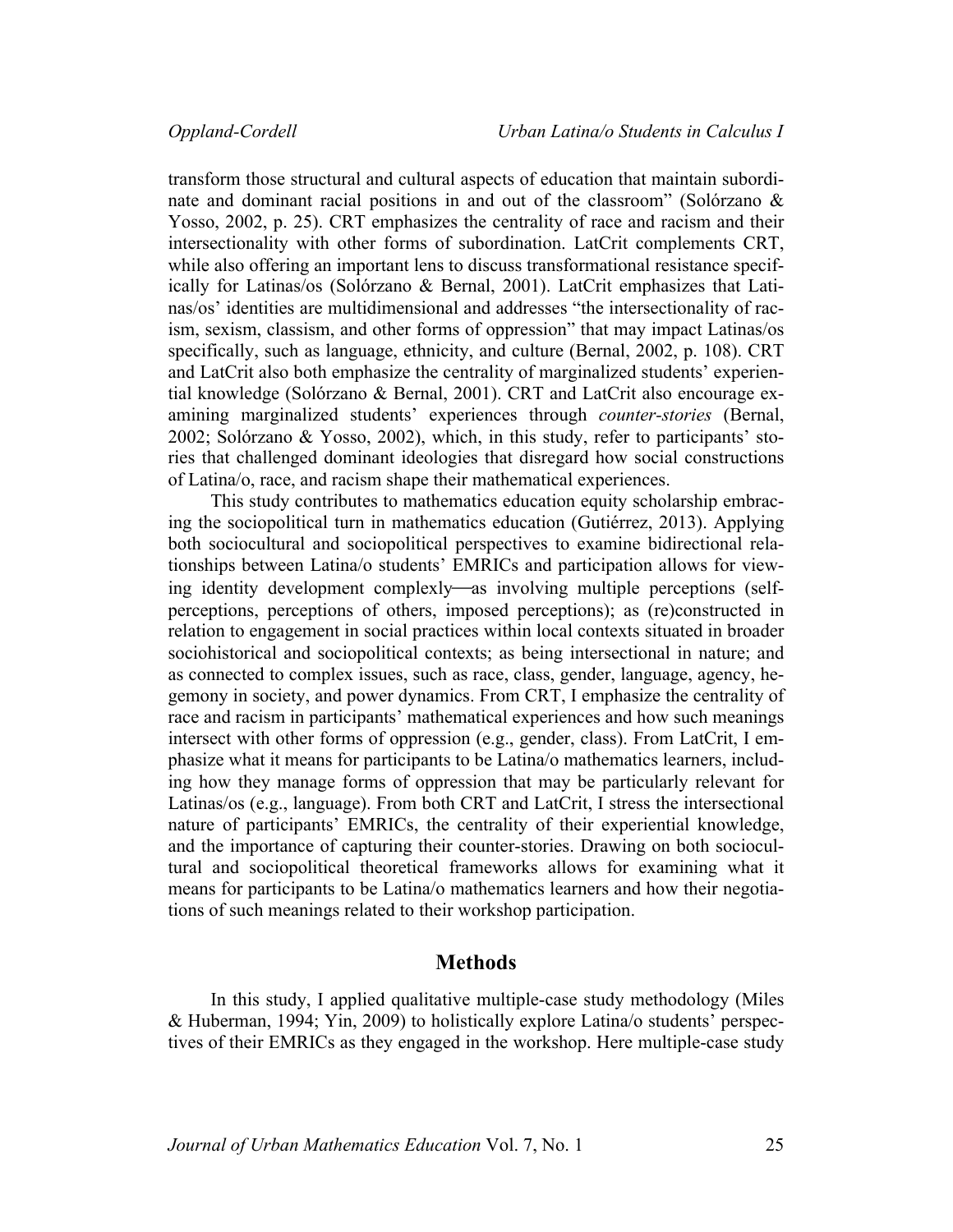refers to the fact that I address the research questions for two cases. My goal was to provide thick descriptions (Geertz, 1973) of each case and to identify emergent themes (Miles & Huberman, 1994) across both cases. Thick descriptions refer to rich, detailed portrayals of participants' experiences situated within broader sociopolitical contextual layers related to the phenomena investigated. Therefore, I used multiple data sources, including interviews, a questionnaire, reflections, and direct classroom observations, to construct an in-depth case study for each participant that described their perspectives of how their transforming EMRICs impacted their participation. I sought to capture participants' perceptions of significant avenues they experienced, obstacles they faced, and critical transformations that occurred as they engaged in the workshop, specifically related to their negotiations of privately and socially constructed meanings of Latina/o, race, racism, and racial inequality. The units of analysis for each of the two in-depth case studies were the individual students; each case presents an inimitable description of how a Latina/o participant's negotiations of their EMRICs informed (or did not inform) their participation. The subsequent sections (i.e. research context, participants, data collection, and data analysis) provide detailed descriptions of the methods.

# *Research Context*

This study is part of a larger study on Latina/o students' identity constructions and participation in an ESP Calculus I workshop at Hall University, a predominately White, 4-year research university in Chicago, Illinois (Oppland, 2010). The university's socioeconomically diverse undergraduate student population (~16,000 students) included approximately 45% Caucasians, 23% Asians, 16% Latinas/os, 9% African Americans, <1% Native American, 2% international students, and an approximately equivalent number of male and female students. Latinas/os were significantly underrepresented within Hall's undergraduate student population (16%); a claim supported by the fact that Latinas/os represent approximately 45% of the Chicago Public Schools (CPS) student population ("Stats and Facts," 2014). Historically, a significant percentage of Latina/o students also have struggled to successfully complete their mathematics requirements at Hall University, challenging their efforts to obtain STEM degrees.

*Emerging Scholars Program.* Prior to Fall 1989, data collected at Hall University confirmed that a considerable number of Latina/o and African American students were failing precalculus and calculus (Brugueras, Hernández-González, & Libgober, 2005). For example, it was discovered that over 55% of Latina/o and African American students were failing precalculus (Brugueras et al., 2005). To improve Latinas/os' and African Americans' precalculus and calculus achievement levels, Hall's mathematics department initiated ESP math workshops in Fall 1989. ESP at Hall aims to increase the number of underrepresented students who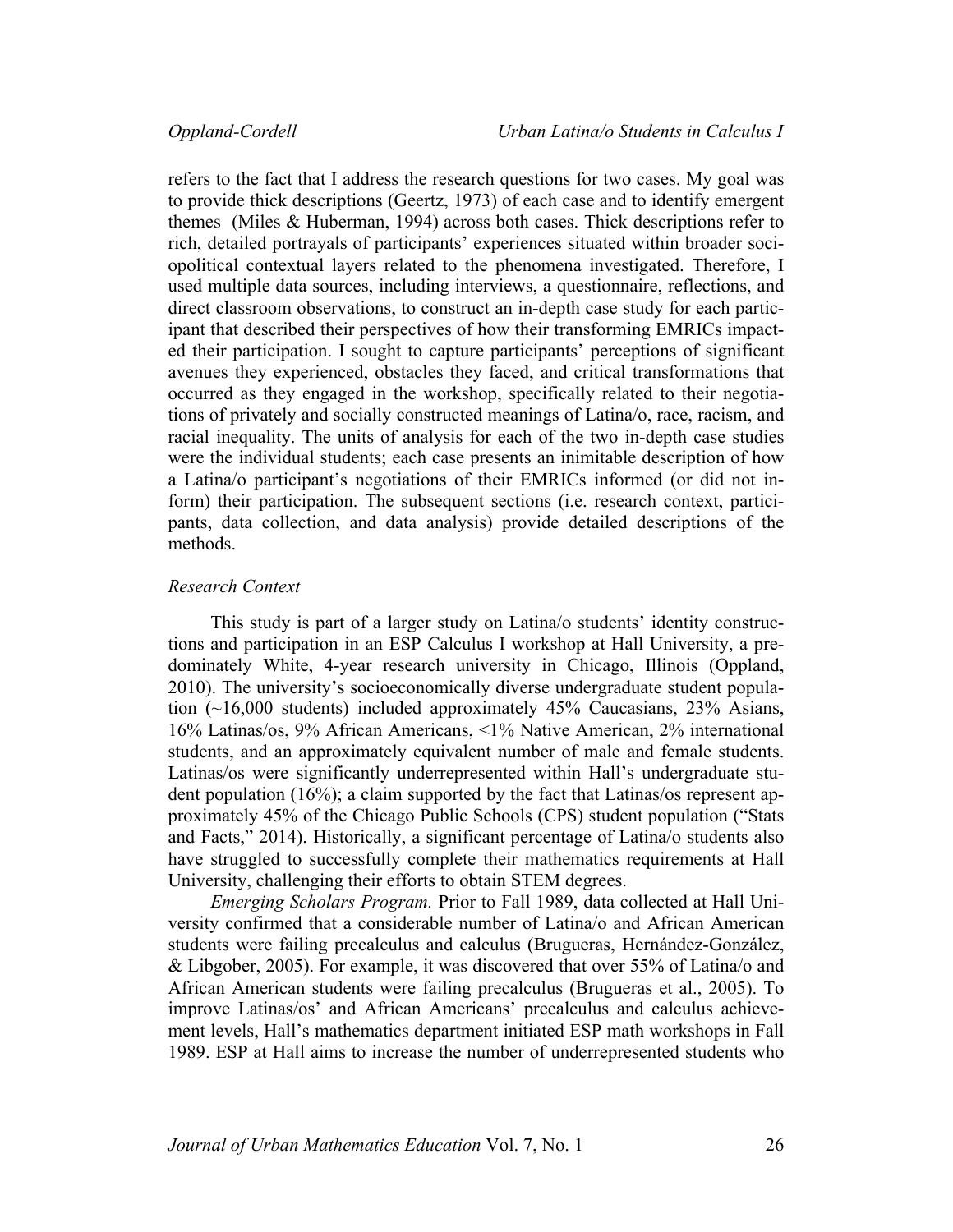successfully complete introductory mathematics and physics courses. At the time of this study, ESP mathematics workshops were offered for precalculus, Calculus I, Calculus II, Calculus III, and Introduction to Advanced Mathematics. These optional workshops ran parallel to students' required mathematics courses, encouraged culturally diverse peer groups to collaboratively solve challenging worksheet problems, were held for 2 hours either once or twice per week, and were worth one credit hour (graded as satisfactory or unsatisfactory). While all students were encouraged to participate, underrepresented students were recruited more heavily.

Hall University's mathematics workshops are modeled after Uri Treisman's doctoral dissertation work (Treisman, 1985), which aimed to discover explanations for why African American students were struggling to learn calculus at the University of California (UC), Berkley in the mid-1970s. Treisman analyzed differences between twenty African American and twenty Chinese students' study habits for their calculus courses. While both groups practiced the mathematics study habits advised by their institution's study skill courses (e.g., studying individually for several hours each week), several Chinese students' study habits differed from the African American students (e.g., discussing problem solutions with peers) (Treisman, 1992). These findings led to the implementation of the Mathematics Workshop Program at UC Berkeley in 1978, which offered "minority" students enrolled in first-year calculus the opportunity to collaboratively solve challenging mathematics problems with peers (Asera, 1988). The program received national recognition as participants exceeded non-participants in mathematics achievement and persistence levels (Fullilove & Treisman, 1990). The workshops have proliferated in universities across the United States where they continue to be recognized for assisting students in attaining mathematical success.

To gain in-depth information about how Latina/o students' identities and participation can positively inform one another as they engage in mathematical learning contexts, I argue it is important to study this development in mathematical learning contexts that have been recognized as effective. This study occurs in an ESP mathematics workshop because ESP environments have been recognized as effective. First, ESP's implementation of group work has been nationally identified as a powerful pedagogical tool for increasing marginalized students' mathematics achievement levels (Hsu, Murphy, & Treisman, 2008). Second, ESP workshops typically incorporate practices recognized in mathematics education literature as effectively supporting Latina/o students in improving their mathematics achievement levels, such as "math-based enculturation and socialization experiences" (Martin, 2004, p. 11). Third, as an ESP precalculus workshop instructor prior to this study taking place, I was inspired by positive changes I witnessed related to how culturally diverse workshop participants embraced mathematics as the semester advanced, including students who had expressed skepticism about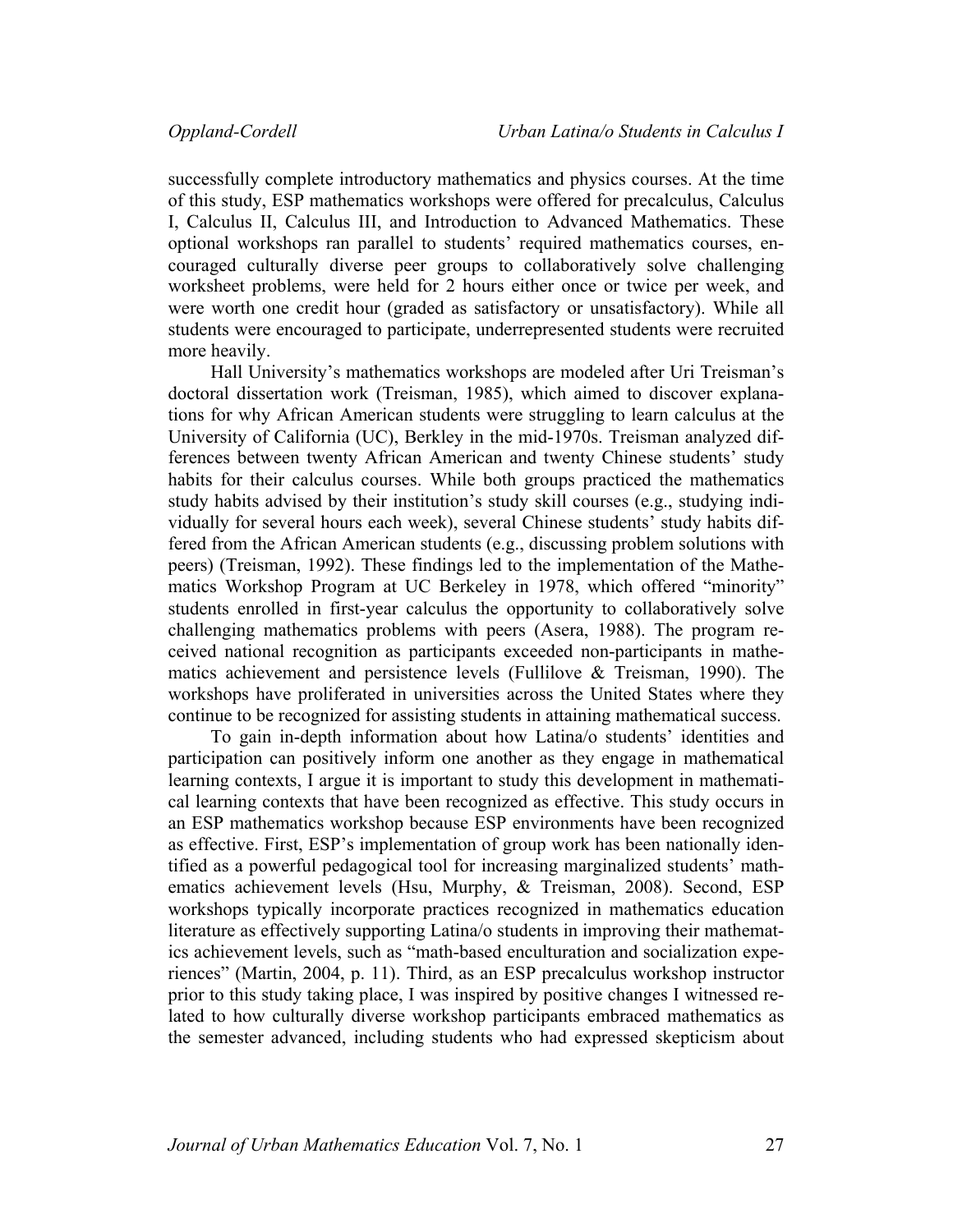the workshop's benefits earlier in the semester. For these reasons, I argue that ESP mathematics workshops provided an appropriate setting for investigating positive relationships among Latina/o students' identity development, mathematics participation and learning, and success.

*Calculus I ESP workshop and course.* In this study's Calculus I workshop, students solved worksheet problems within peer groups. Worksheet problems were related to, but often more challenging than homework problems assigned in students' required Calculus I course. Examples of acceptable social norms within peer groups included discussing problem-solving processes, supporting peers in understanding mathematical explanations, and presenting alternative strategies. Students were also encouraged to present their strategies and solutions on chalkboards, which sparked whole class discussions.

Calculus I workshop students were simultaneously enrolled in a required Calculus I class, which consisted of a lecture and discussion section. During lectures, students listened to an instructor present the material in a large lecture hall. During discussion sections, a graduate teaching assistant guided students in understanding homework problems and students completed quizzes. All Calculus I sections followed a common schedule that was posted on a main course webpage. The course covered chapters 2 through 5 of *Calculus, Early Transcendentals* by Jon Rogawski (2008). The required Calculus I course grade was based on the total points earned from two hourly exams, homework, quizzes, and a final exam.

With respect to identity issues, the ESP mathematics workshops' unique features may have affected marginalized students' identity development differently than experiences they negotiated in Hall University's required mathematics classes. For example, while ESP mathematics workshop facilitators aim to support culturally diverse student populations in attaining mathematical success, instructors of required mathematics courses may or may not have had this goal in mind. Although all mathematics learning contexts are racialized (Martin, 2009), meanings for race may become more salient for underrepresented students in an ESP mathematics workshop through their consistent interactions with a culturally diverse student population and an instructor aware of equity and diversity mathematics education issues.

*Researcher identity and positionality.* Conducting this research involved carefully balancing my roles as workshop facilitator and researcher of Vanessa and Immanuel workshop experiences. As the facilitator, I influenced workshop students' engagement. For example, my identity development as a mathematics learner (e.g., challenges I faced as a female student) prompted me to encourage students to incorporate their strengths (e.g., mathematical, cultural, linguistic) while engaging in problem-solving practices. However, to observe how students' participation progressed "naturally," I avoided interfering with their engagement,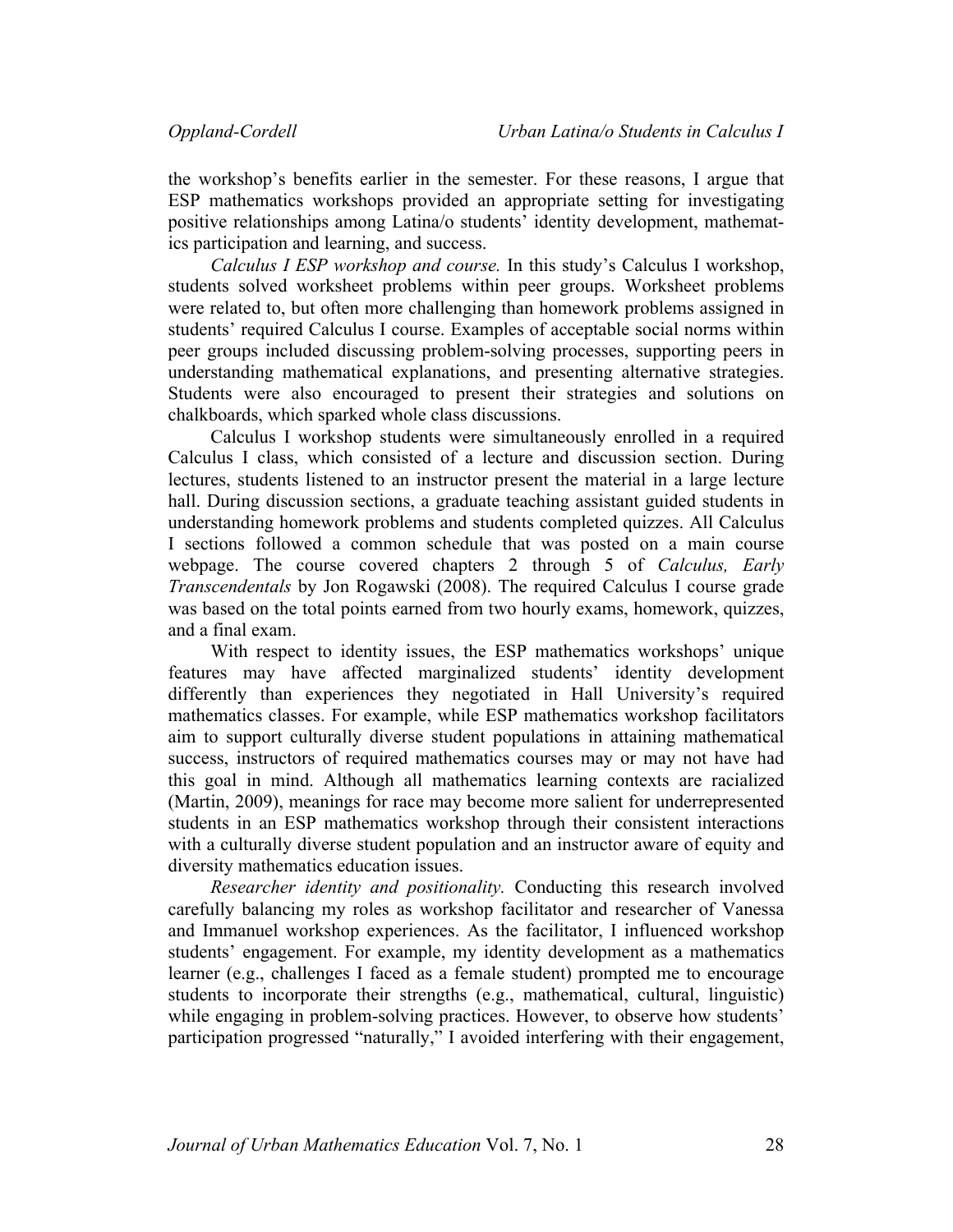when possible. My responsibilities and goals included: crafting worksheets that contained challenging Calculus I problems that could be solved with minimal instructor guidance, motivating students to engage in mathematical discourses with peers, addressing students' mathematical inquiries without providing complete solutions (i.e. Socratic methods), and urging students to validate students' preferred strategies and ways of engaging with mathematics. As the facilitator, I often played a supportive, behind-the-scenes role as students primarily constructed solutions with peers; this role provided ample opportunities for me to observe students.

As a White middle-class woman investigating Latina/o students' mathematics experiences, this research involved entering into unfamiliar territory in many respects. Although I may relate on some level to Latinas who face mathematical boundaries related to their gendered identities, my race grants me advantages that individuals from other cultural backgrounds, such as this study's participants, may not experience. Although my identities, including my White background, informed all facets of this study, I used strategies to attempt to mitigate the effect of my race on influencing the study's construction in ways that would "reproduce White privilege<sup>56</sup> or take away from participants' perspectives of their experiences (Gordon, 2005, p. 300). Such strategies included bringing up race directly during interviews, seeking to capture participants' counter-stories, and member checking. While the former two provided participants with a forum to challenge dominant perspectives that disregard the role of race, racism, and Whiteness in Latina/o students' mathematics learning, the latter provided participants with the opportunity to critique, confirm, or challenge my interpretations of their mathematical lives.

### *Participants*

<u> 1989 - Johann Stein, markin film yn y breninn y breninn y breninn y breninn y breninn y breninn y breninn y b</u>

The participants are Vanessa, an 18-year-old, female, second-generation Mexican American immigrant, and Immanuel, a 19-year-old, male, firstgeneration Mexican American immigrant. The majority of K−12 schools the participants attended were public schools located in Chicago, Illinois with predominately Latina/o and/or African American student populations. Vanessa, a chemistry major, graduated salutatorian from a third-ranked, public high school in Chicago, Illinois. Immanuel, who intended to major in computer engineering,<sup>7</sup> graduated from a public high school in a small suburb near Chicago, Illinois. Both

<sup>6</sup> *White privilege* is "a system of opportunities and benefits conferred upon people simply because they are White" (Solórzano & Yosso, 2002, p. 27).

 $<sup>7</sup>$  At the time of this study, Immanuel had not declared his major. However, in his interviews, he</sup> indicated that he planned to major in computer engineering.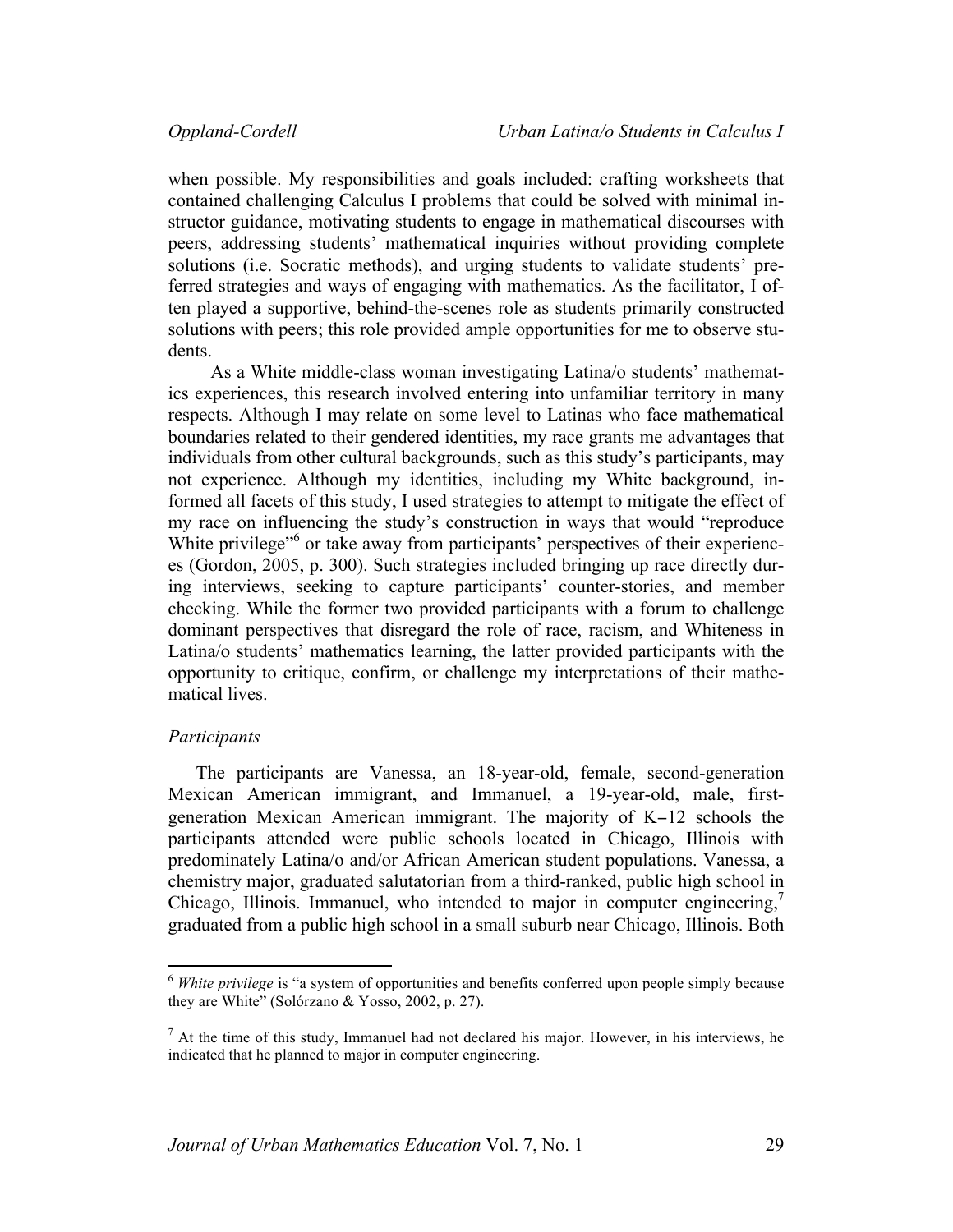participants were collegiate freshmen, middle class, and bilingual (English and Spanish). Table 1 summarizes participant background information taken from questionnaire and interview data.

The larger study in which these two case studies were situated (Oppland, 2010) was started by inviting all 27 students in my spring 2008 Calculus I workshop to participate. After completing data collection with nine Latina/o students, I selected Vanessa and Immanuel for case study analysis because they provided powerful, yet *different*, accounts of how their EMRICs and participation informed one another.<sup>8</sup> I also selected a Latino and a Latina for this study to explore similarities and differences in how their other salient identities (e.g., gender) might intersect (or not intersect) with their EMRICs.

| <b>Background</b>            | Vanessa               | <b>Immanuel</b>       |
|------------------------------|-----------------------|-----------------------|
| University<br>classification | Freshman              | Freshman              |
| Age                          | 18                    | 19                    |
| Gender                       | Female                | Male                  |
| Race                         | Hispanic, Latino, or  | Hispanic, Latino, or  |
|                              | Latino-American;      | Latino-American;      |
|                              | Mexican-American      | Mexican-American      |
| <b>SES</b>                   | Middle                | Middle                |
| Language                     | <b>Bilingual</b>      | <b>Bilingual</b>      |
|                              | (English and Spanish) | (English and Spanish) |
| Birth country                | <b>United States</b>  | Mexico                |
| Major or intended            | Chemistry             | Computer engineering  |
| major                        | (major)               | (intended major)      |

*Table 1* **Background Information for Case Study Participants**

### *Data Collection*

 

Multiple data collection strategies were used to understand how participants negotiated their EMRICs and how these negotiations related to their participation. In-depth interviews were the primary data source; a questionnaire, four reflections, and direct observations were secondary data sources.

*Interviews.* Three individual interviews were designed to capture participants' perceptions of their mathematics experiences and histories (including retrospective accounts), how their participation developed, and how their

<sup>8</sup> Providing diverse accounts of how Latina/o students' identities and participation inform one another is critical because mathematics education research too often essentializes Latina/o students' mathematics experiences.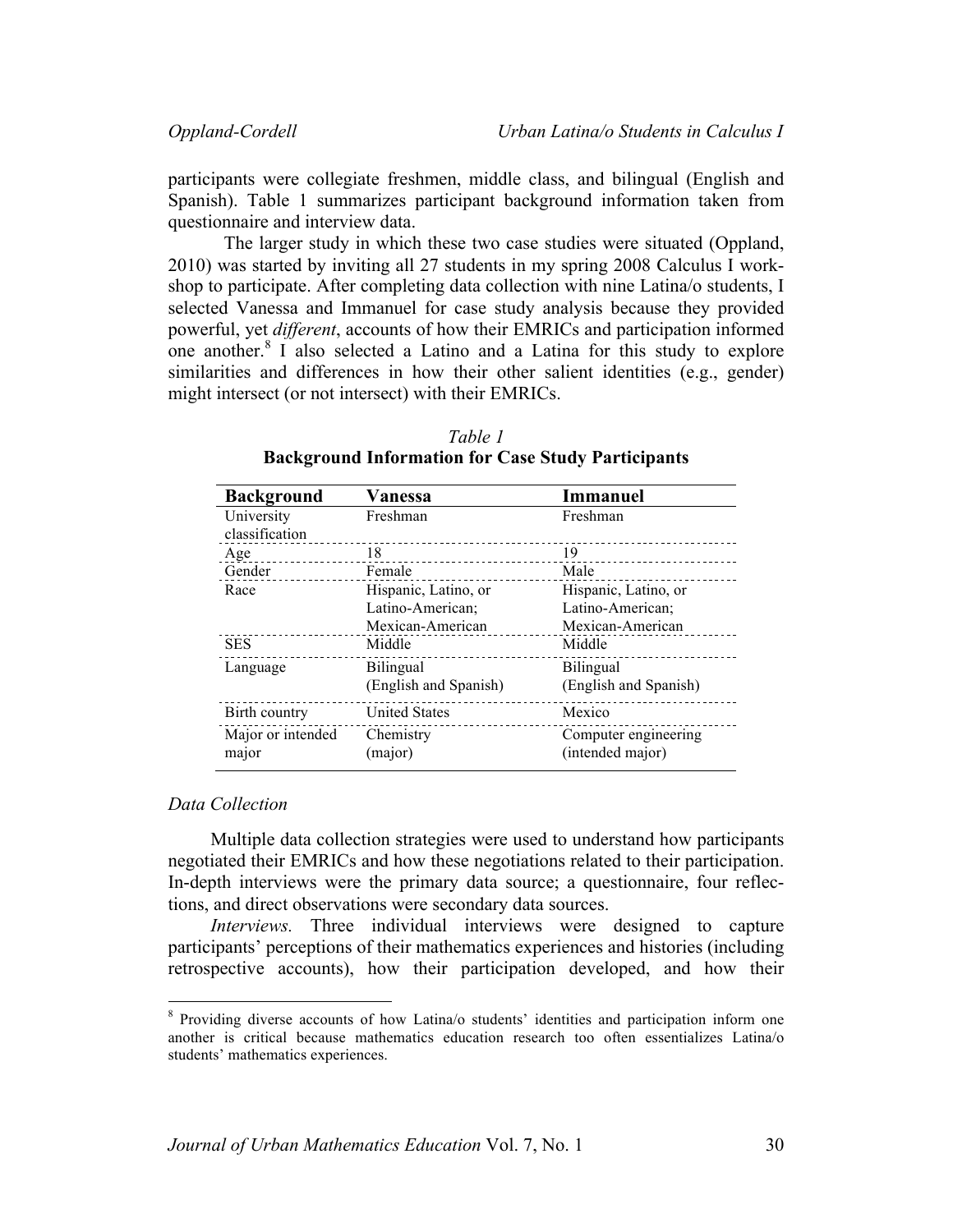EMRICs shaped their participation. Interview 1 focused on the first category; interviews 2 and 3 focused on the latter two. The semi-structured interviews were conducted at the beginning, middle, and end of the semester. Participants were asked directly about race, gender, and class issues related to their mathematical trajectories and to elaborate on these phenomena (e.g., Do you feel that race/ ethnicity plays a role in achieving in math? Why or why not? Describe any experiences where your race/ethnicity played a role in the workshop). After completing individual case study drafts, each participant participated in a followup interview to provide feedback on their case studies, which were then edited based on their comments (eight total interviews; average 1.6 hours each for Vanessa; 2 hours each for Immanuel). Interviews were audio-recorded and promptly transcribed to allow for any necessary modifications to the interview protocols.

*Questionnaire and reflections.* The purpose of the questionnaire was to collect personal background information (e.g., racial/ethnic affliation), perceptions of collegiate mathematics experiences prior to participating in Calculus I (e.g., mathematics coursework completed), and perceptions of the Calculus I course and workshop (e.g., motivation for participating in the workshop) for each of the 27 workshop students, including Vanessa and Immanuel. Four written reflections were used to capture participants' more immediate perceptions of their workshop experience, including how they perceived their participation as developing over time.

*Direct observation.* Direct observations of Vanessa and Immanuel in the workshop also were collected. During each of the 28 workshop sessions, I used observation protocols to record detailed fieldnotes about each participant; a videocamera to record participants' engagement; two audiorecorders located in the classroom to capture participants' conversations; another audiorecorder located in my pocket to capture my interactions with participants; and photographs of participants' board work to capture another aspect of their engagement. Special attention was paid to how participants engaged with the environment, the instructor (me), peers, and the mathematics, and comments they made that shed light on their EMRICs. This analysis used audio and video data from three class periods—one each at the beginning, middle, and end of the semester—as time markers to capture how participants' identities and participation changed during the semester. As a teacher-researcher, I had an insider perspective, including an understanding of the general nature of the workshop context, participants' inter-actional tendencies with students and me, and participants' behaviors that they may not have described in interviews and reflections.

Data was organized in a case study database that contained notes, documentation, tabular materials, and narratives (Yin, 2009). Classroom observations were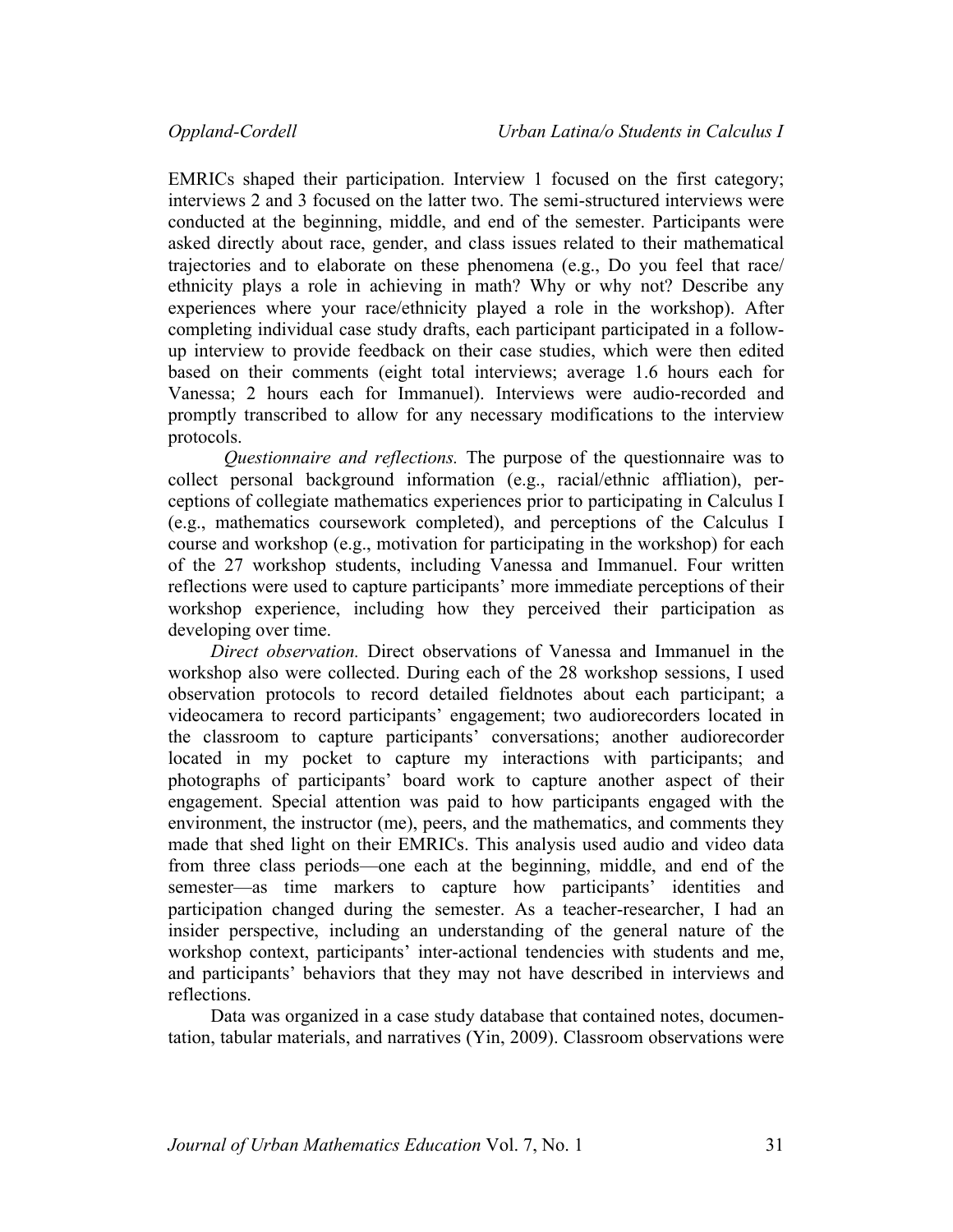gathered in one file; separate files, one for each participant, included the questionnaire, reflections, and interview protocols. A primary computer file contained a spreadsheet with organized questionnaire data and separate secondary files for each of the following: photographs of boardwork, audio files, typed classroom observations, and interview data. The interview data file contained separate files for each participant, each of which contained transcripts, interview data tables, and narratives. I also converted all videotape data onto cds (videotapes were not transcribed). Table 2 illustrates the data collection methods.

| <b>Methods</b>                   | <b>January 2008–May 2008</b>                                                                                                                                                           | <b>Data Collected</b>                                                                                                                                                                               |
|----------------------------------|----------------------------------------------------------------------------------------------------------------------------------------------------------------------------------------|-----------------------------------------------------------------------------------------------------------------------------------------------------------------------------------------------------|
| <b>Interviews</b>                | Interview 1: Beginning of<br>semester<br>Interview 2: Middle of<br>semester<br>Interview 3: End of semester<br>Interview 4: Follow-up inter-<br>٠<br>view after the semester ended     | Audiotaped and<br>transcribed interviews<br>8 total interviews<br>Average 1.6 hours each<br>٠<br>(Vanessa)<br>Average 2 hours each<br>٠<br>(Immanuel)                                               |
| Questionnaire                    | One time at the beginning of<br>٠<br>semester                                                                                                                                          | Hard copy of<br>٠<br>questionnaire                                                                                                                                                                  |
| Reflections                      | Four times during the<br>٠<br>semester; once per month                                                                                                                                 | Hard copies of four<br>٠<br>reflections                                                                                                                                                             |
| Classroom<br><b>Observations</b> | Each workshop meeting<br>٠<br>throughout the semester<br>This study uses data collected<br>٠<br>during three class periods-one<br>at the beginning, middle, and<br>end of the semester | Field notes on 28<br>٠<br>workshop meetings<br>(roughly 56 hours of<br>observation)<br>Audiotape and videotape<br>٠<br>of 28 workshop sessions<br>(roughly 56 hours)<br>Photographs of<br>boardwork |

*Table 2* **Summary of Database**

\* Some interviews were conducted on different days.

### *Data Analysis*

Data collection and case study analyses occurred simultaneously. The goal was to identify emergent themes related to how Vanessa's and Immanuel's management of their EMRICs related to their participation. Keeping this goal in mind, the initial codes described in Table 3 were used to analyze interview transcripts.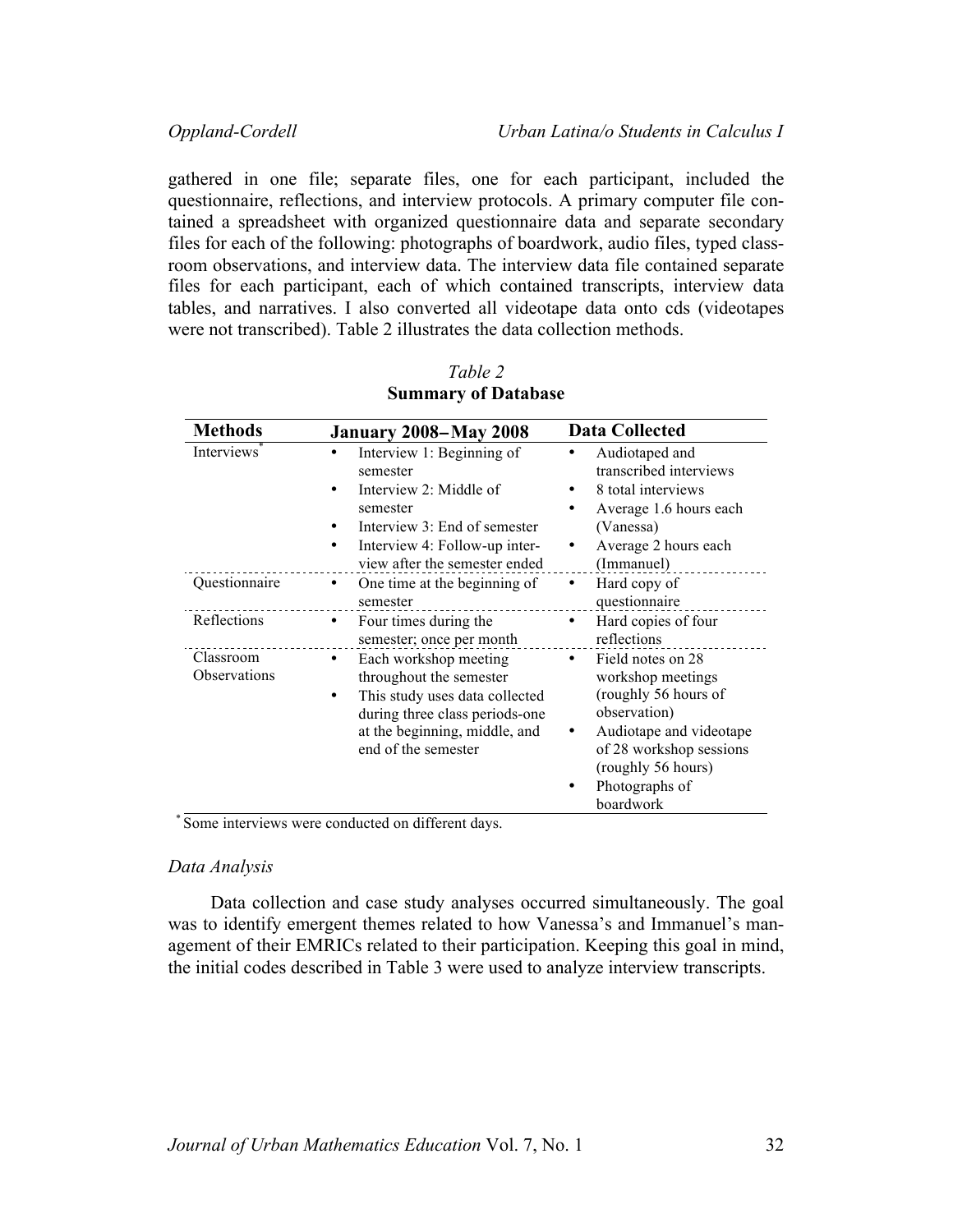| Code                                      | <b>Description</b>                                |
|-------------------------------------------|---------------------------------------------------|
| Background information                    | Evidence that revealed information about par-     |
|                                           | ticipants' mathematics experiences in various     |
|                                           | contexts throughout their lives (e.g., societal,  |
|                                           | community, family, and school contexts)           |
| Broader mathematical and racial identity  | Evidence that revealed how participants con-      |
| constructions                             | structed their mathematical and racial identities |
|                                           | in relation to broader contexts (e.g., societal,  |
|                                           | community, family, and school contexts)           |
| Workshop mathematical and racial identity | Evidence that revealed how participants simul-    |
| constructions                             | taneously constructed their mathematics and       |
|                                           | racial identities in relation to the workshop     |
| Workshop participation                    | Evidence that revealed information about how      |
|                                           | participants' participated in the workshop con-   |
|                                           | text                                              |

*Table 3* **Codes for Interview Analysis**

After completing data collection, interview data for each participant was categorized by the initial codes into data tables. An iterative coding scheme (Miles  $\&$ Huberman, 1994) was then applied to carefully scrutinize interview data within the data tables, which involved developing and refining codes. For the second and third codes in Table 3, I identified (as best I could) identities that intersected with participants' mathematical and racial identity constructions (e.g., gender). After completing this iterative coding process, the interview text placed under the third and fourth codes in Table 3 in the data tables were put in chronological order according to interview dates to help recognize any changes that occurred over time.

Next, I meticulously analyzed and compared all data sources multiple times. Through this review and comparison, themes emerged for each participant regarding (a) how they negotiated their EMRICs (e.g., negotiated racialized experiences); (b) changes that occurred in how they negotiated their EMRICs (e.g., challenged racialized experiences they had managed earlier); and (c) how their participation evolved (e.g., became stronger participants in the workshop's valued practices). After identifying these themes, I investigated relationships between changes that occurred in how they negotiated their EMRICs and how their participation evolved. To understand these connections, in addition to drawing on CRT and LatCrit to capture participants' perspectives of meanings for the terms Latina/o, race, racism, and their possible intersection with other forms of oppression, I used a grounded theory approach (Corbin & Strauss, 2008), allowing relevant themes to emerge in the data. To gain a deeper understanding of students' EMRICs (including how this development transformed), I also drew on interview data to compare how they negotiated these identities in the workshop versus within and across broader contexts (e.g., societal, community).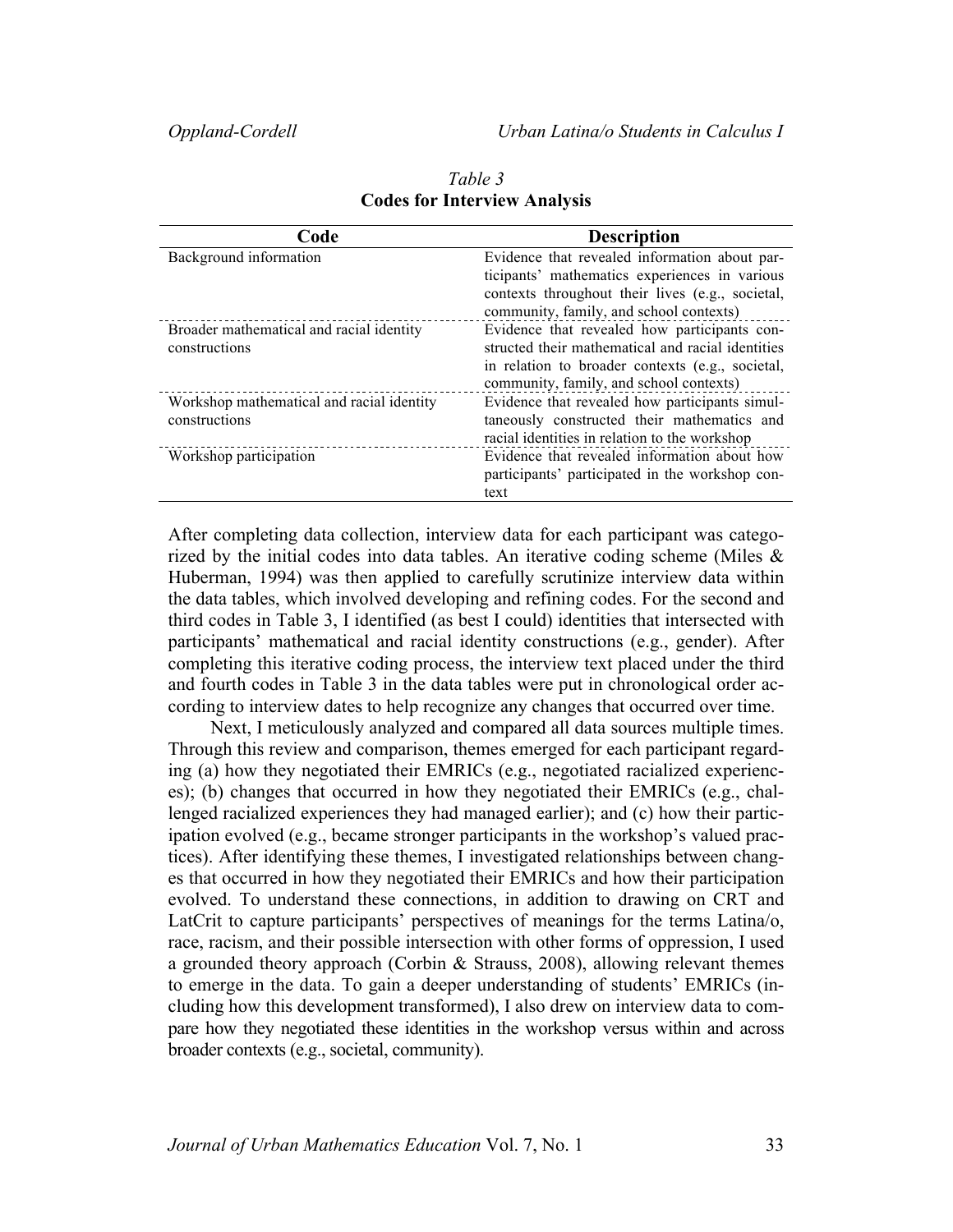Next, while keeping the research questions in mind, I conducted case analysis using three stages recommended by Miles and Huberman (1994): within-case analysis, data reduction, and cross-case analysis. First, within-case analysis involved developing theories about how each participant's EMRICs related to their participation, testing these theories against evidence collected for that particular student from various data sources, and deciding whether to accept, modify, or discard the theories. Second, data reduction involved constructing a case study narrative for each student. As the instructor of the workshop, my knowledge of the classroom and the participants aided me in constructing detailed contextualized narratives. Additionally, each participant also confirmed that the final version of their case study accurately portrayed their experiences. Third, after this member checking occurred, the final step of the data analysis involved conducting a cross-case analysis on the two in-depth case studies. That is, after identifying themes for each participant, I compared the two case study narratives to identify similar themes across the participants.

Participants did not always talk explicitly about meanings related to Latina/o membership, race, and racism as mathematics learners. Therefore, I took into consideration when they spoke about issues that might be relevant for understanding their EMRICs (e.g., diversity issues related to their mathematical experiences). As mentioned above, I also took into account how these meanings intersected with other social categories, such as gender. Although the social categories addressed in the interview questions were limited to race, gender, and class, I did not assume that gender and class identities were the only identities that might intersect with participants' EMRICs. Instead, I aimed to capture the complex social categories that were relevant for understanding what it means for participants to be Latina/o mathematics learners participating in the workshop.

# **Case Study Findings**

In this section, I first provide a detailed description of Vanessa's and Immanuel's case studies. Each case study illustrates how a Latina/o participant's EMRICs and participation informed one another over time. When describing each case, I attempt to highlight how the identity constructions examined intersected with participants' other salient identities, how such constructions were related to their negotiations of experiences in broader sociopolitical contexts, and how their workshop experiences influenced their negotiations of their identities and participation. After presenting the two case summaries, I present a cross-case comparison that reveals common themes, and also some variations, in how aspects of participants' EMRICs shifted their participation. Although the findings presented within each case study are based on the unique experiences of a particular Latina/o participant, the main themes reported in the cross-case comparison were similar across both cases.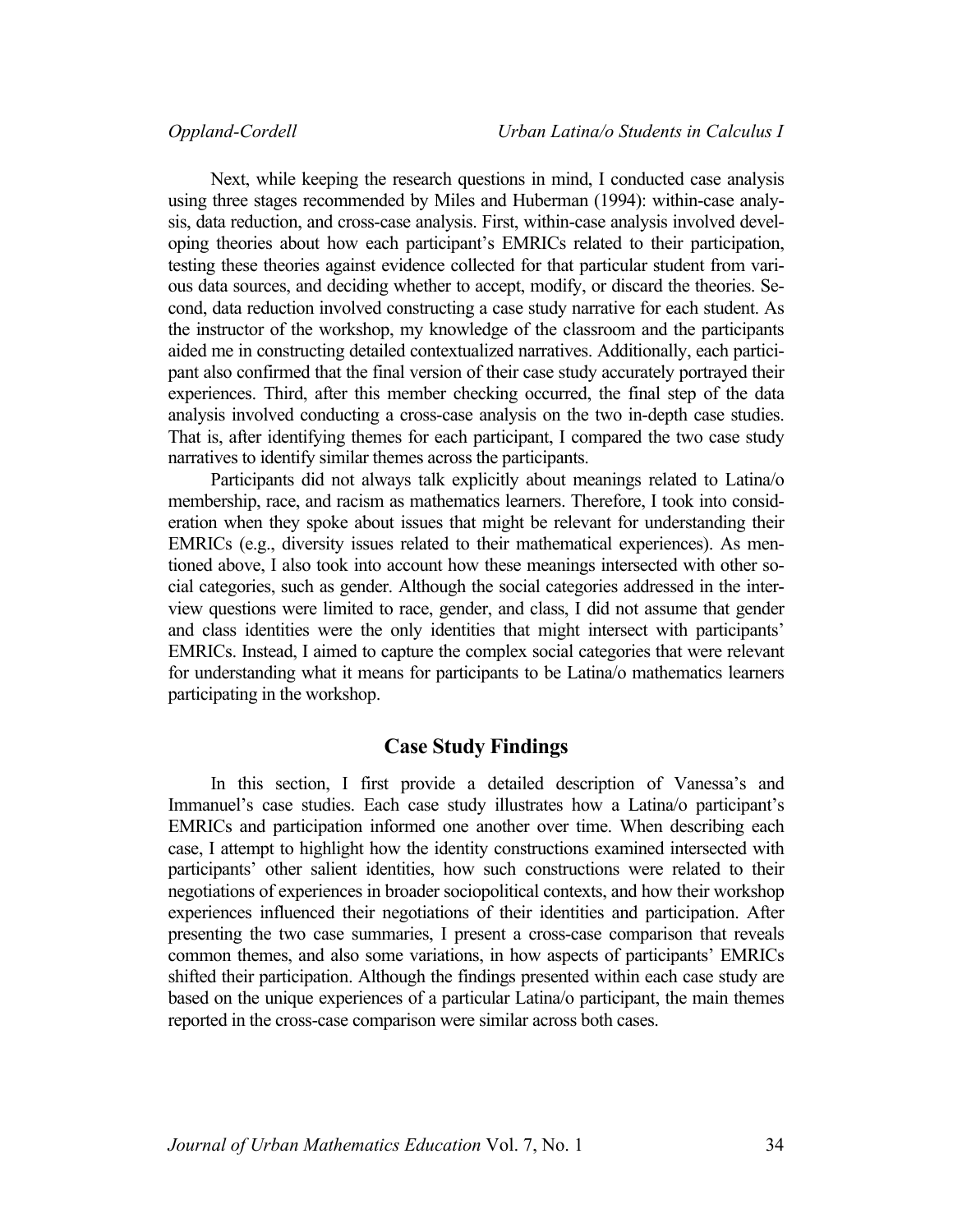When presenting each case summary, I refer to Table 4 and Figure 1. Table 4 contains background information for all students in Figure 1. Figure 1 provides snapshots of the workshop during three meetings—at the beginning (January 15, 2008), middle (March 20, 2008), and end (April 10, 2008) of the semester. The workshop met in three different classrooms during the semester. From January 15, 2008 until February 26, 2008, the workshop met in classroom 1, a small classroom that included several small desks, a large desk, and boards along the front and back walls. Because classroom 1 felt cramped and provided limited board space, I relocated the workshop to classroom 2. From February 28, 2008 until the end of the semester (except on April 1, 2008), the workshop met in classroom 2, a spacious meeting room that included several small desks, a large table, a free-standing board positioned in a private location, a significant amount of board space along two walls, and additional space for peer groups to spread out in the room. Due to a university activity occurring in classroom 2 on April 1, 2008, the workshop met in classroom 3, which was similar to classroom 1. During each meeting, students had the freedom to self-select into peer groups, change peer groups, interact with students in multiple groups, and move desks and the free-standing board. In addition, the workshop student population did not always remain consistent during each meeting.

| Name     | Year      | <b>Race/Ethnicity</b> |
|----------|-----------|-----------------------|
| Agustin  | Freshman  | Latino                |
| Angel    | Freshman  | Latino                |
| Anthony  | Freshman  | African American      |
| Carlos   | Freshman  | Latino                |
| Cathy    | Freshman  | White                 |
| Dante    | Freshman  | Latino                |
| Debbie   | Freshman  | Asian                 |
| Dustin   | Junior    | White                 |
| Eduardo  | Freshman  | Latino                |
| Gail     | Freshman  | Asian                 |
| Hank     | Freshman  | Asian                 |
| Immanuel | Freshman  | Latino                |
| Julian   | Freshman  | Latino                |
| Lala     | Freshman  | Latina                |
| Lilliana | Sophomore | Latina                |
| Matt     | Freshman  | White                 |
| Molly    | Freshman  | Asian                 |
| Nancy    | Freshman  | Asian                 |
| Peter    | Freshman  | White                 |
| Ryan     | Freshman  | White                 |
| Sonja    | Freshman  | African American      |
| Tuan     | Freshman  | Asian                 |
| Vanessa  | Freshman  | Latina                |

*Table 4* **Name, Year, and Race/Ethnicity of Students Identified in Figure 1**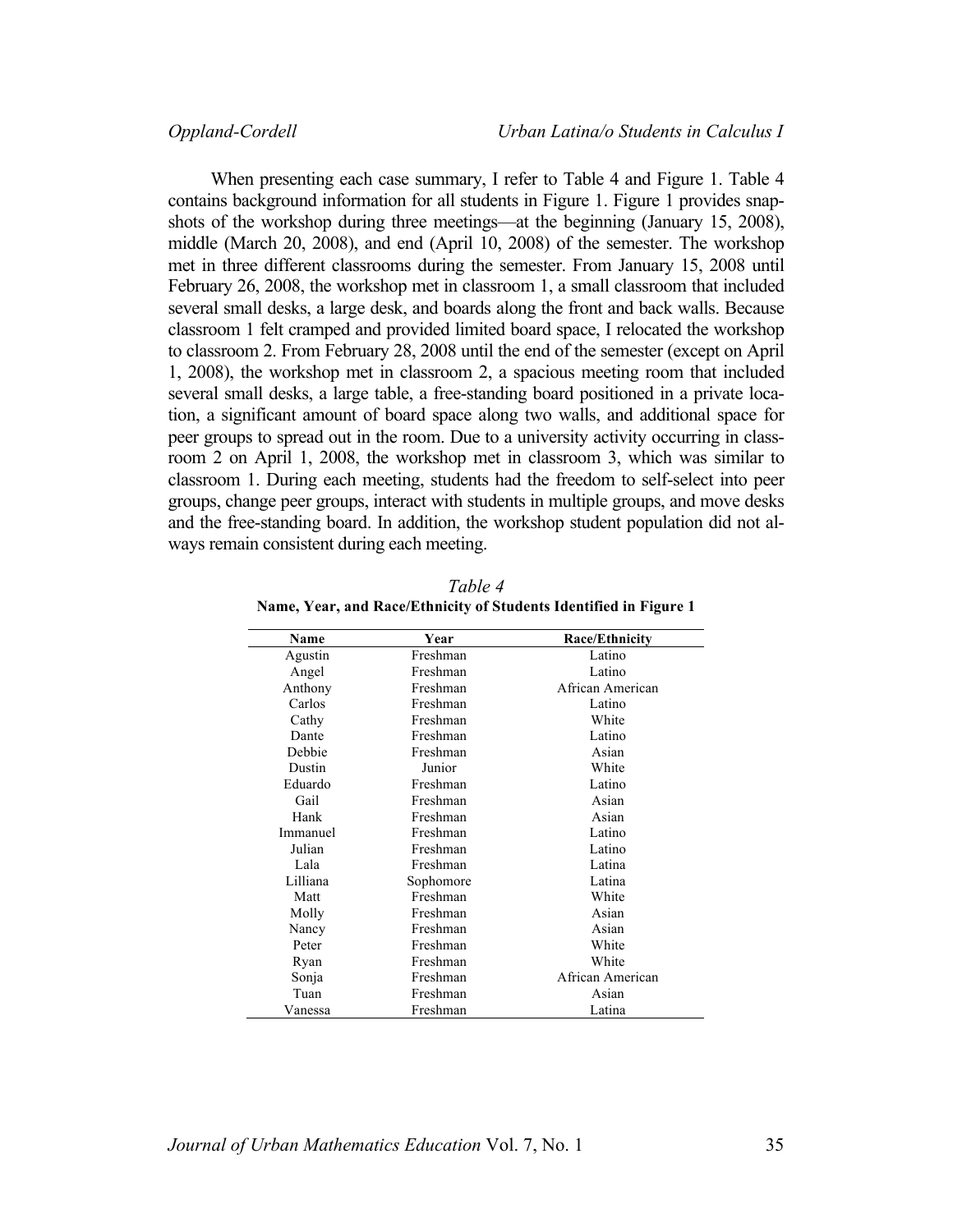



### Snapshot of Classroom 2 on April 10, 2008



*Figure 1*: Snapshots of the workshop context during three workshop meetings.

Snapshot of Classroom 1 on January 15, 2008 Snapshot of Classroom 2 on March 20, 2008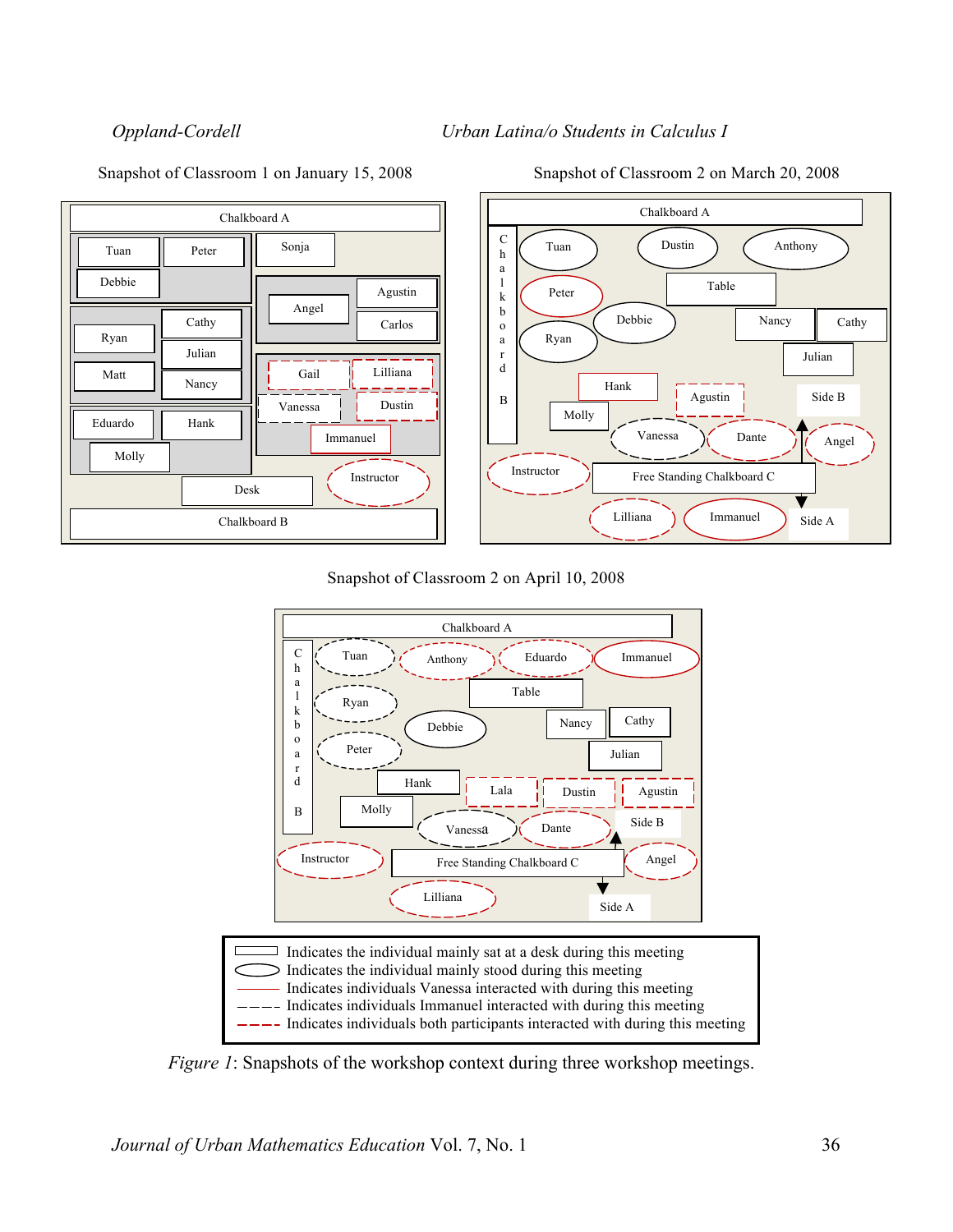### *What It Means For Vanessa to Be an Urban Latina Workshop Student*

Vanessa is an outgoing, first-generation, Latina freshman with long brown hair, brown skin, and a contagious smile. Although Vanessa had confidence in her mathematics ability throughout her academic development, she experienced a decrease in her mathematical confidence in high school and college. Vanessa revealed complex experiences she negotiated as a Latina that acted as avenues and barriers for her mathematical success, including those involving race, gender, culture, language, and power. As the following discussion illustrates, Vanessa's history as a Latina significantly impacted how her EMRICs influenced, and were influenced by, her participation over time.

*Negotiating mathematical and racial identities: Avenues and barriers for participation.* When the workshop relocated from classroom 1 to classroom 2 (see Figure 1), Vanessa's participation shifted in some critical ways. For example, she shifted from solving problems mainly with her initial group in classroom 1 while seated to solving problems with predominately Latina/o peer groups at board C in classroom 2 while standing. Vanessa revealed how her EMRICs supported this shift. Vanessa indicated that her preference for working with Latinas/os in "segregated" classroom 2 was tied to her perception that she shared "culture" and "language" backgrounds with Latina/o peers. For instance, encountering opportunities to occasionally speak "math in Spanish" while engaging with Latina/o peers made her feel comfortable:<sup>9</sup>

It's funny how we are all *segregated*. I think it's just nature. Everywhere I've been in school the Mexicans or the Hispanics will always be together no matter what. It's just the fact that you see similar things between each *culture*, like the *language* especially. We talk sometimes *math in Spanish*, so it's just like you can really tell them a little bit more than the other people. (Interview 2, March 11, 2008)

Vanessa also indicated that she felt comfortable working with Latina peers because of their shared gender backgrounds. Although her EMRICs contributed to creating these avenues, she also revealed several barriers that limited her participation, including three that I identified as related to her EMRICs: (a) perceiving differences between her and peers' cultural and language backgrounds; (b) peers' cultural and gender backgrounds contributing to her perceiving differences between her and peers' mathematical abilities; and (c) negotiating racialized and gendered experiences.

First, Vanessa's awareness of differences between her and peers' cultural and language backgrounds alienated her from some classmates. For example, in

 

<sup>9</sup> Although Vanessa did not believe practicing mathematics in Spanish strengthened her comprehension of mathematics, she did believe that, for other Latinas/os, "language can be a barrier" for understanding mathematics.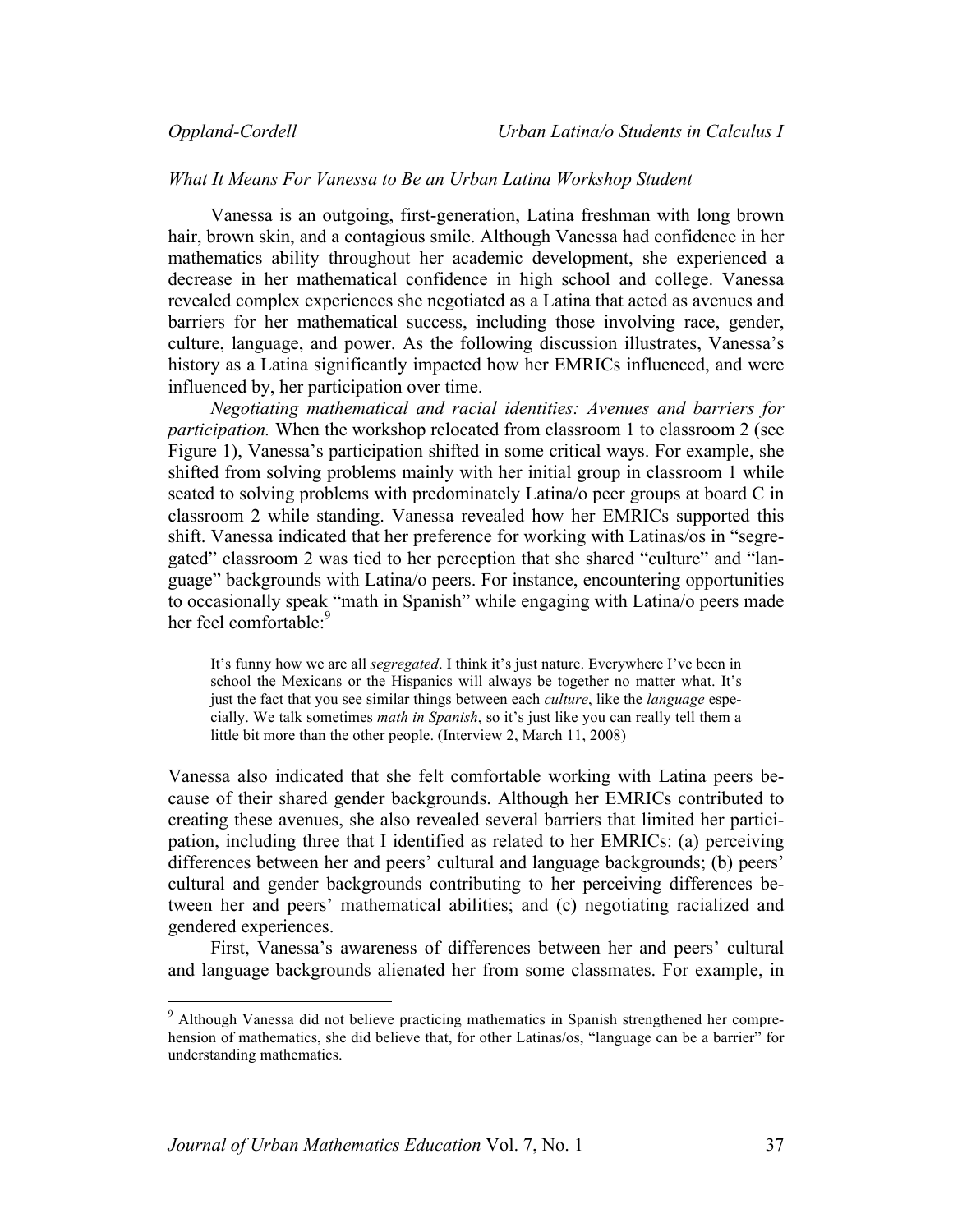the last sentence of the previous excerpt, she revealed that speaking mathematics in Spanish allowed her to "tell" Latina/o peers "a little bit more" than "other" students (who were predominately Asian and White). She also believed peers who shared culture and language backgrounds could comfortably practice mathematics together. This shared background made it "awkward" for her to join groups where members possessed cultural and language backgrounds that differed from her own because she did not want to "break something that's out of the norm" and "mess everything up" (Interview 3, May 28, 2008). In fact, during much of the semester, Vanessa rarely interacted with students who typically participated in predominately Asian and White peer groups (e.g., Molly, Peter, Anthony). The ways in which peers' cultural and language backgrounds both encouraged and limited Vanessa's participation may have been related to her prior experiences, which included forming her closest friendships with Latinas/os and experiencing a lack of exposure to cultural diversity throughout her life.

Second, peers' cultural and gender backgrounds contributed to Vanessa perceiving differences between her and peers' mathematical abilities. For example, Vanessa viewed Asian and White students as mathematically superior because of their racial/ethnic backgrounds. The last sentence of the following quotation reveals Vanessa's perception that Asian students possessed stronger mathematical abilities "because they're Asian." She also expressed a desire to interact with Asian students (including over Mexican students) because she viewed them as "smarter" and "wittier"

| Vanessa: | You right away see who has more capacity for understanding sort of<br>things and you just go to them. I don't know. Maybe their race like<br>maybe 'cause they're Asian they're <i>smarter</i> and they're <i>wittier</i> if I<br>were to go to the classroom and I would have to choose one partner<br>that I think would help me understand a math problem I would defi-<br>nitely go to an Asian person. I wouldn't go to a person that's Mexi-<br>can as much as I would feel a comfort zone with them. |
|----------|-------------------------------------------------------------------------------------------------------------------------------------------------------------------------------------------------------------------------------------------------------------------------------------------------------------------------------------------------------------------------------------------------------------------------------------------------------------------------------------------------------------|
| Sarah:   | Can you say more about that? Why?                                                                                                                                                                                                                                                                                                                                                                                                                                                                           |
| Vanessa: | Why? I think that people look up to the Asian countries That's<br>sad to say I wouldn't go to one of the people that are Mexican. I'm<br>not saying that they're dumb or anything. I mean I'm Mexican too,<br>but it's just like you tend to go to someone that has more of a reputa-<br>tion. Yeah.                                                                                                                                                                                                        |
| Sarah:   | So would you have to know that they're smart before you go to them<br>or would you just kind of assume that because they're Asian                                                                                                                                                                                                                                                                                                                                                                           |
| Vanessa: | Because they're Asian they're smart. (Interview 3, May 12, 2008)                                                                                                                                                                                                                                                                                                                                                                                                                                            |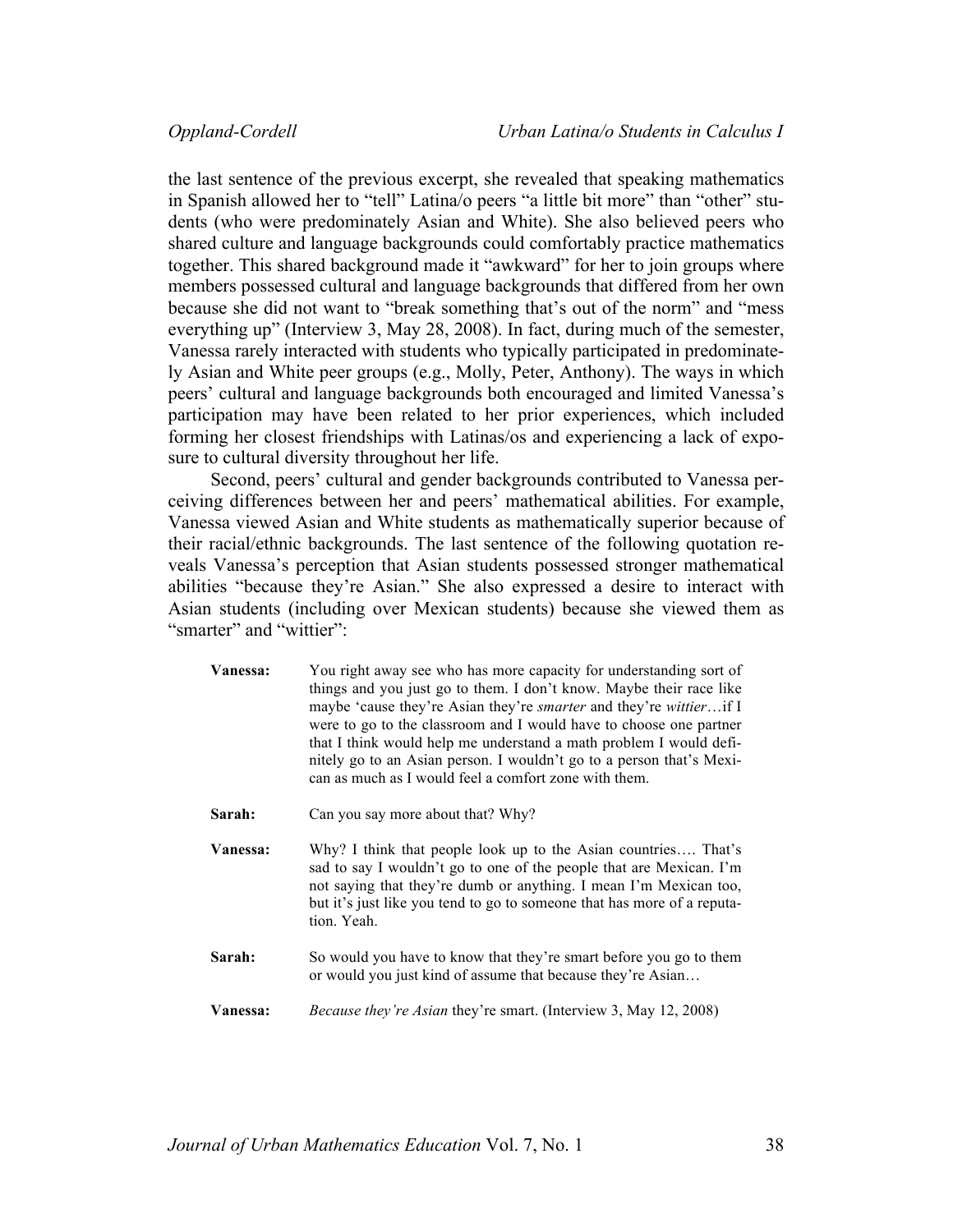Even though Vanessa expressed this viewpoint, she rarely interacted with Asians, due to cultural and language differences that limited her interactions with them (as previously mentioned).

Students' genders may have also impacted how Vanessa assessed peers' mathematical abilities. She tended to perceive men as mathematically superior: "Males have a tendency of knowing more about math" (Interview 1, January 25, 2008). Blending this belief with her perceptions of how peers' cultural backgrounds related to their mathematics abilities may have made her more prone to develop an identity of marginalization in relation to students positioned externally to her peer groups who possessed both the cultural and gender statuses she associated with mathematical superiority. For example, she described White male peers positioned externally to her peer groups (such as Peter in the following quote) as "intimidating" due to their strong mathematics abilities, which led her to "tend to go to other people":

I don't think he means to be *intimidating*, but he just knows exactly what to do and it's kind of scary. You just kind of *tend to go to other people*, not the people that know less, just the people that are more laid back about it. I think he's a little too intimidating, too hyper, too excited about it, which is nothing bad. That's just not how I am. (Interview 3, May 12, 2008)

The ways in which peers' cultural and gender backgrounds contributed to limiting Vanessa's interactions with peers may have been related to her prior experiences, including managing societal, community, and institutional messages that supported the notion of a racial and gender hierarchy of mathematical ability with Asians, Whites, and men positioned as superior to Latinas/os, African Americans, and women.

Third, Vanessa negotiated racialized and gendered experiences. In the previous descriptions, Vanessa managed some racialized experiences (e.g., a lack of exposure to cultural diversity, stereotypes about cultural groups' mathematical abilities). In addition, she managed racialized and gendered experiences related to her interactions with Ms. Johnson (previously mentioned teacher). Vanessa described numerous ways Ms. Johnson mistreated her, including criticizing her preferred mathematical problem-solving strategies (e.g., constructing step-by-step solution processes, converting mathematical symbols into words), rejecting her mathematical ideas that contrasted with instructional approaches, and intimidating her as she solved problems on boards positioned in front of the class. In the following excerpt, Vanessa revealed how "racism" and her Latina background contributed to her feeling marginalized by Ms. Johnson:

**Sarah:** Do you want to say anything more about differences you observed in high school about how certain races were encouraged in math and others weren't?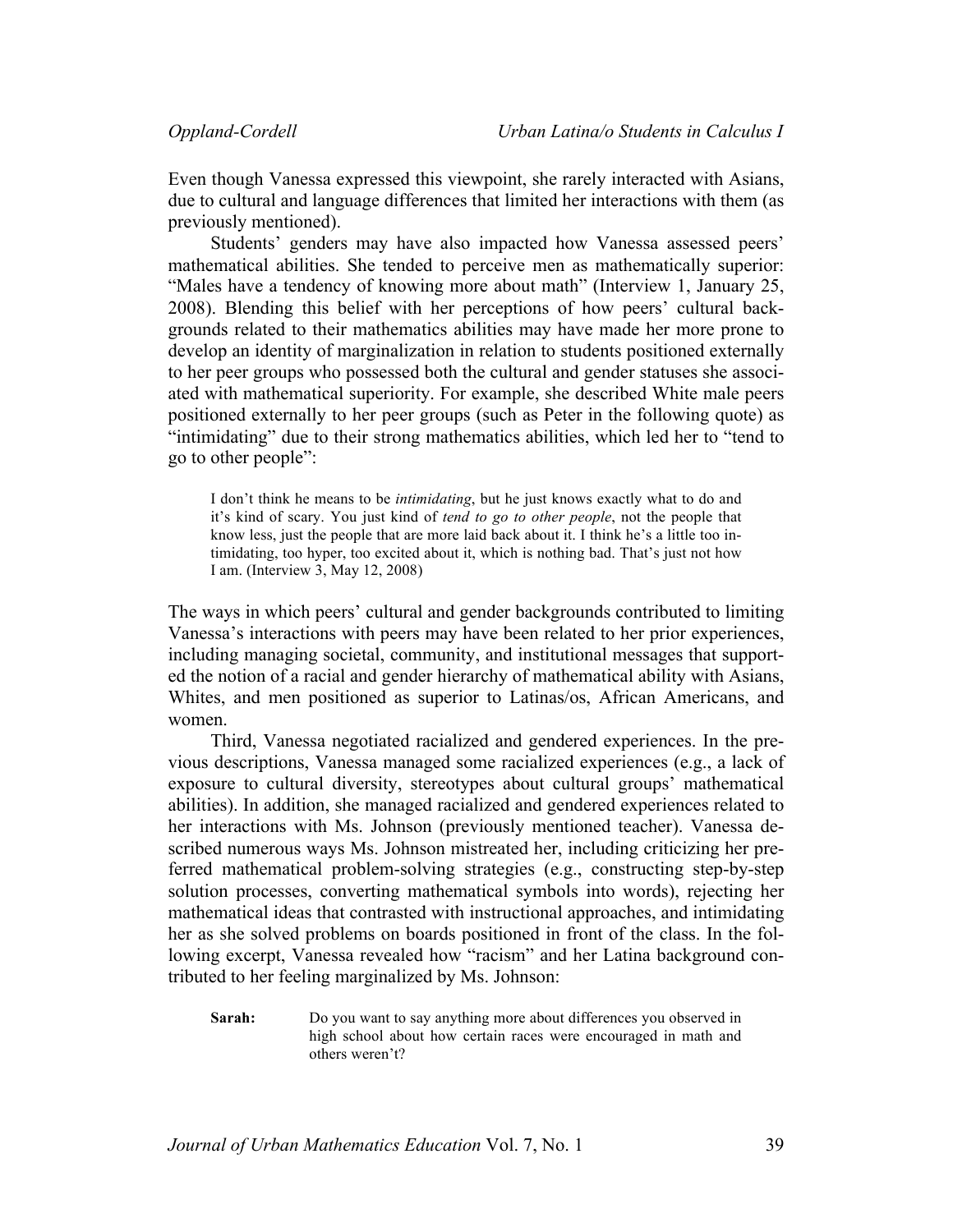**Vanessa:** Well, it was sex and it was the difference in the color of your skin... This was precalc last year with the certain teacher that I had. She was African American and she was kind of light and she would emphasize and encourage the students that were *light skinned* instead of the other, and then the Hispanics I guess she just based it on this whole sex thing. She would literally go into the room and say, "Okay, my yellow and brown children." …Yeah. She would say that and I'm like I'm not yellow. It's like what's the whole point? I'm a little *brown*…she would somehow integrate race, integrate it somehow…I guess she went through a lot of *racism* and stuff, but she's doing the same thing... (Interview 3, May 12, 2008)

Vanessa believed Ms. Johnson viewed her mathematics ability as inferior to "light skinned" students because of her "brown" skin and inferior to men (among the Latina/o students in the class) because of her gender. In the following quotation, Vanessa revealed that her experiences with Ms. Johnson, and in particular Ms. Johnson's criticism of her problem-solving strategies (e.g., "writing" mathematics), "slowed" down her mathematical development. In the workshop, Vanessa seemed reluctant to apply problem-solving strategies that Ms. Johnson had criticized and she was surprised to witness me translating mathematical notation into words when providing mathematical guidance to students:

I think what you have is you write a lot and for awhile I stopped *writing* everything for math and that kind of *slowed* me down and so now I have to write everything now…. That's why when the first couple of weeks that you were writing a lot it was weird 'cause I thought you were gonna be what my teacher said, "Higher math, you need less words the better." And I'm like wow she's writing... (Interview 1, January 25, 2008)

*Negotiating mathematical and racial identities: Critical transformations.* As the semester progressed, Vanessa's participation changed in some significant ways. For example, she contributed her ideas to mathematical discussions more frequently, she regularly solved problems with a more culturally diverse student population at board C in classroom 2, and she asked me (the instructor) mathematical questions about her work on board C in classroom 2. As these changes occurred, she challenged the aforementioned barriers tied to her EMRICs that restricted her participation.

First, perceiving differences between her and peers' cultural and language backgrounds acted as less of a barrier. As indicated in the following passage, although Vanessa maintained the belief that interacting with students with similar cultural and gender backgrounds was "important" due to the "comfort zone" this connection helped create, she also indicated that it was important for her "to learn how to get along" with students regardless of their cultural backgrounds: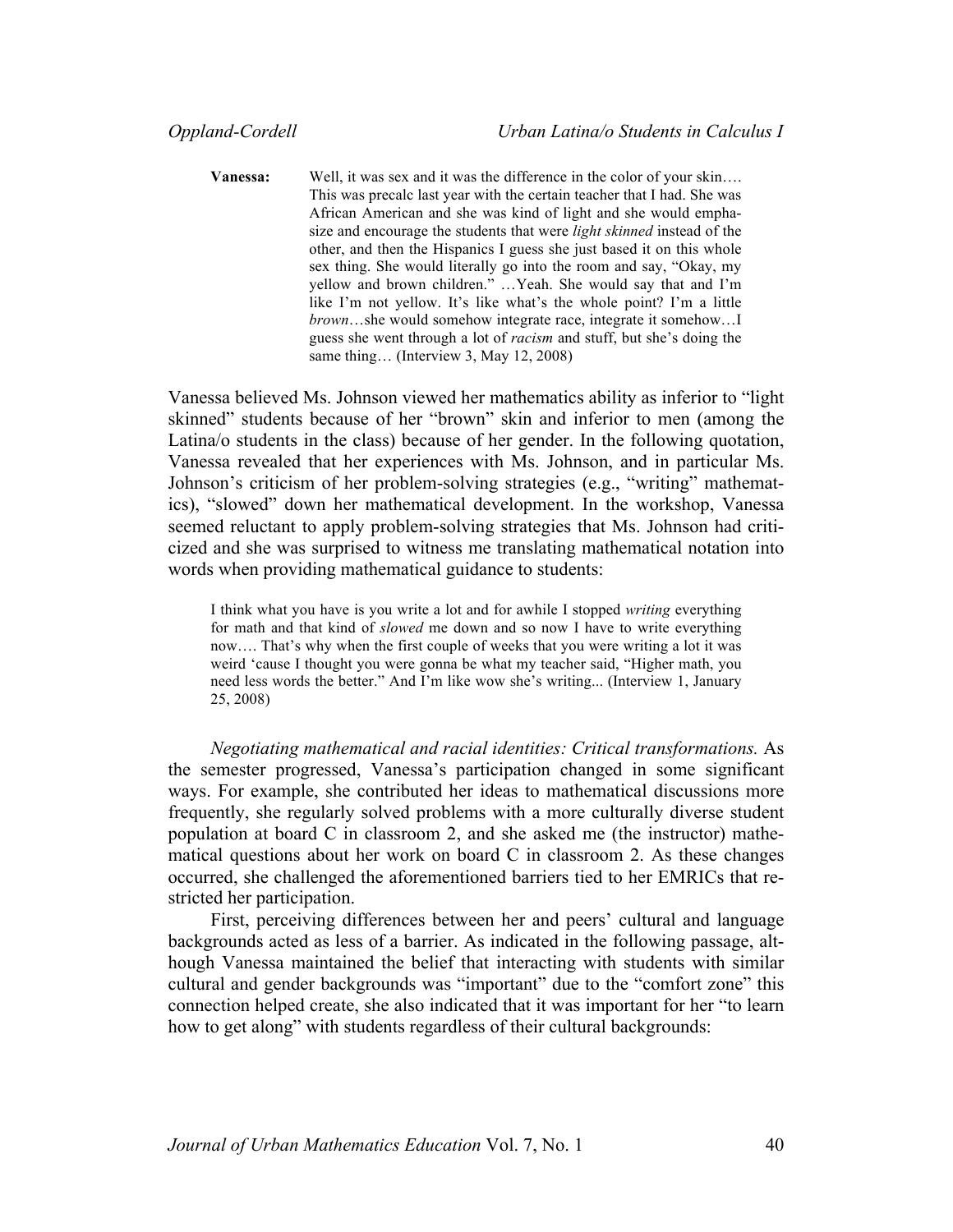- **Sarah:** Is it important to you that there are people of your own gender and/or ethnicity in the workshop or do you not care?
- **Vanessa:** I think it is *important* and it's *important* to have some people that are from your same racial background. Not only is it an ego booster, you just feel a certain *comfort zone* like I said. But then at the same token, I wouldn't really care if there wasn't anyone with the same background. You just have *to learn how to get along* with other people and just work with them too. (Interview 3, May 12, 2008)

As time evolved, Vanessa did gradually interact with a more culturally diverse student population compared to earlier in the semester (e.g., such as Anthony on April 10th in Figure 1 and Molly later in the semester). As this change occurred, she recognized the value of participating in mathematical discussions "with everyone else to learn about how other people study, how other people work the math problems 'cause everyone has their own different thing" (Interview 3, May 12, 2008).

Second, transformations occurred regarding how peers' cultural and gender backgrounds contributed to her perceiving differences between her and peers' mathematical abilities. As Vanessa engaged with a broader peer population, she realized she possessed mathematical strengths that some "advanced" students did not (e.g., Asian students), she observed Latina/o students and women (including herself) exhibiting strong mathematics abilities, and she witnessed students she had initially framed as "advanced" encountering mathematical setbacks. For example, in the following excerpt, she discussed her realization that Asian students encountered similar mathematical challenges, which made her "feel good":

They're struggling the same way I am and they're Asian…. They probably need a lot more help than I do and that makes me *feel good*. Sometimes you have to see. I mean the majority they're really smart, but some of them are struggling like any other person that's here…I always thought that they were smart until I came here and I realized not everyone is as smart as they look you can say. [laughs] (Interview 3, May 12, 2008)

These changes contributed to strengthening Vanessa's confidence as a mathematics learner and allowed her to positively merge aspects of her Latina, gender, and mathematics identities. For example, Vanessa grew to "accept" who she was "as a math student," to perceive women (including Latinas) as "smarter" and "better" in mathematics, and to feel "proud" to perceive Latinas/os (including herself) as "good at doing math" (see the quotation in the introduction).

Third, Vanessa challenged racialized and gendered experiences. In the previous descriptions, Vanessa challenged some racialized experiences (e.g., comfortably practicing mathematics with a culturally diverse student population despite having a lack of exposure to cultural diversity, challenging socially and pri-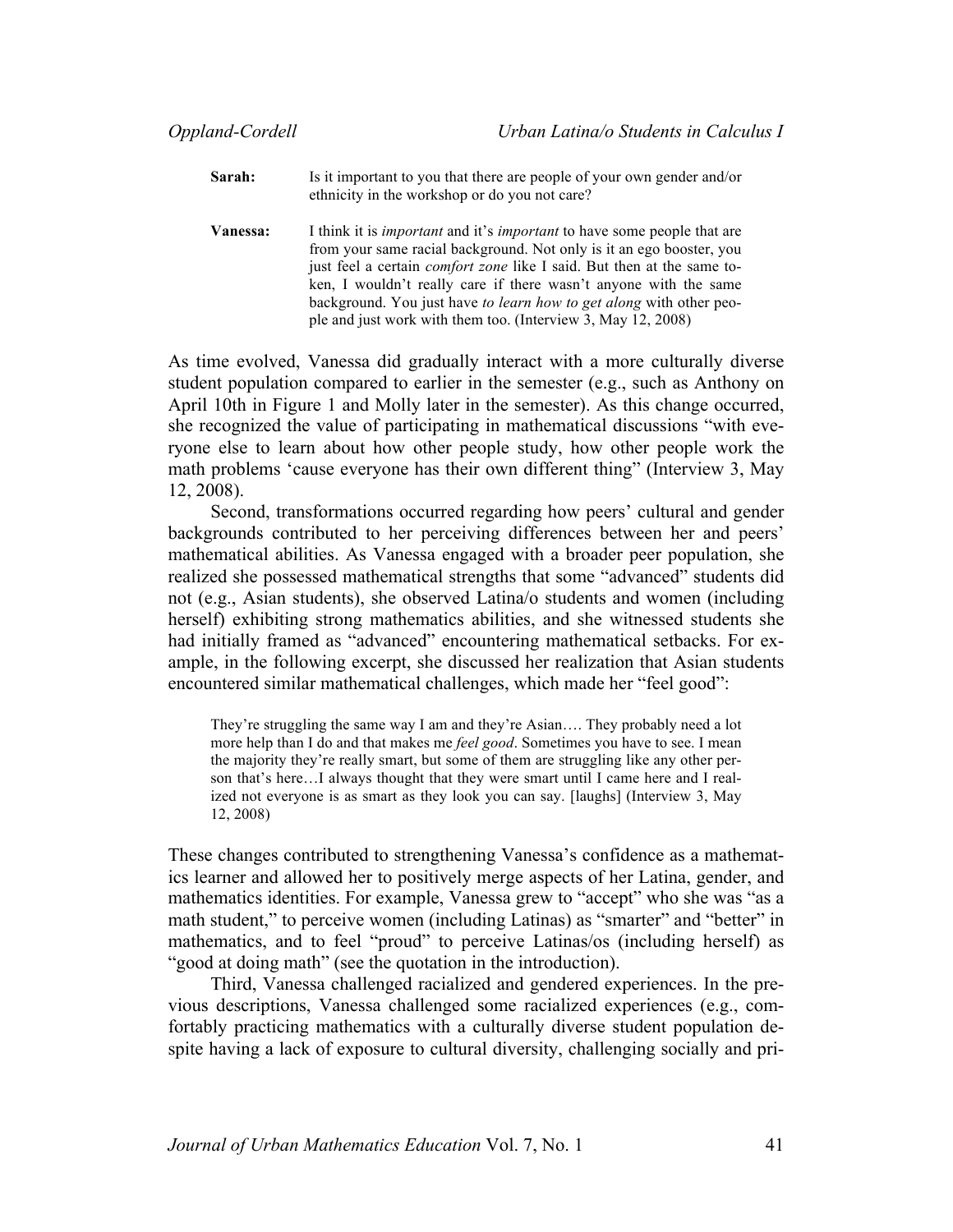vately constructed meanings for White, Asian, and Latina/o mathematics learners). Additionally, she challenged racialized and gendered high school experiences involving Ms. Johnson. For example, she practiced mathematics comfortably at the boards without being criticized and recognized that her preferred problemsolving approaches were valued. The photograph in Figure 2 displays an example of how Vanessa used preferred problem-solving strategies that Ms. Johnson had criticized to attack a problem (i.e. breaking solution processes down into step-bystep formats, writing steps in words).





# *What It Means For Immanuel to Be an Urban Latino Workshop Student*

Immanuel is a sociable, first-generation, Latino freshman with short brown hair, brown skin, and a friendly demeanor. Due to a lack of mathematical opportunities in late middle school and high school, Immanuel experienced a decrease in his mathematical confidence. Immanuel revealed complex experiences he negotiated as a Latino that acted as barriers and avenues for his mathematical success, including experiences involving race, class, culture, language, and power. As the following discussion illuminates, Immanuel's history

 $10$  The photograph depicts a solution for a practice exam problem. In the first photograph, Vanessa wrote: (1) Find f  $'(x)$ , (2) equal to zero (two binomials), (3) do chart to find max min (C.P. stands for critical points), (4) second derivative  $= 0$ , and (5) use the both charts to graph, which describes her steps for finding and classifying critical points, finding inflection points, and graphing the function.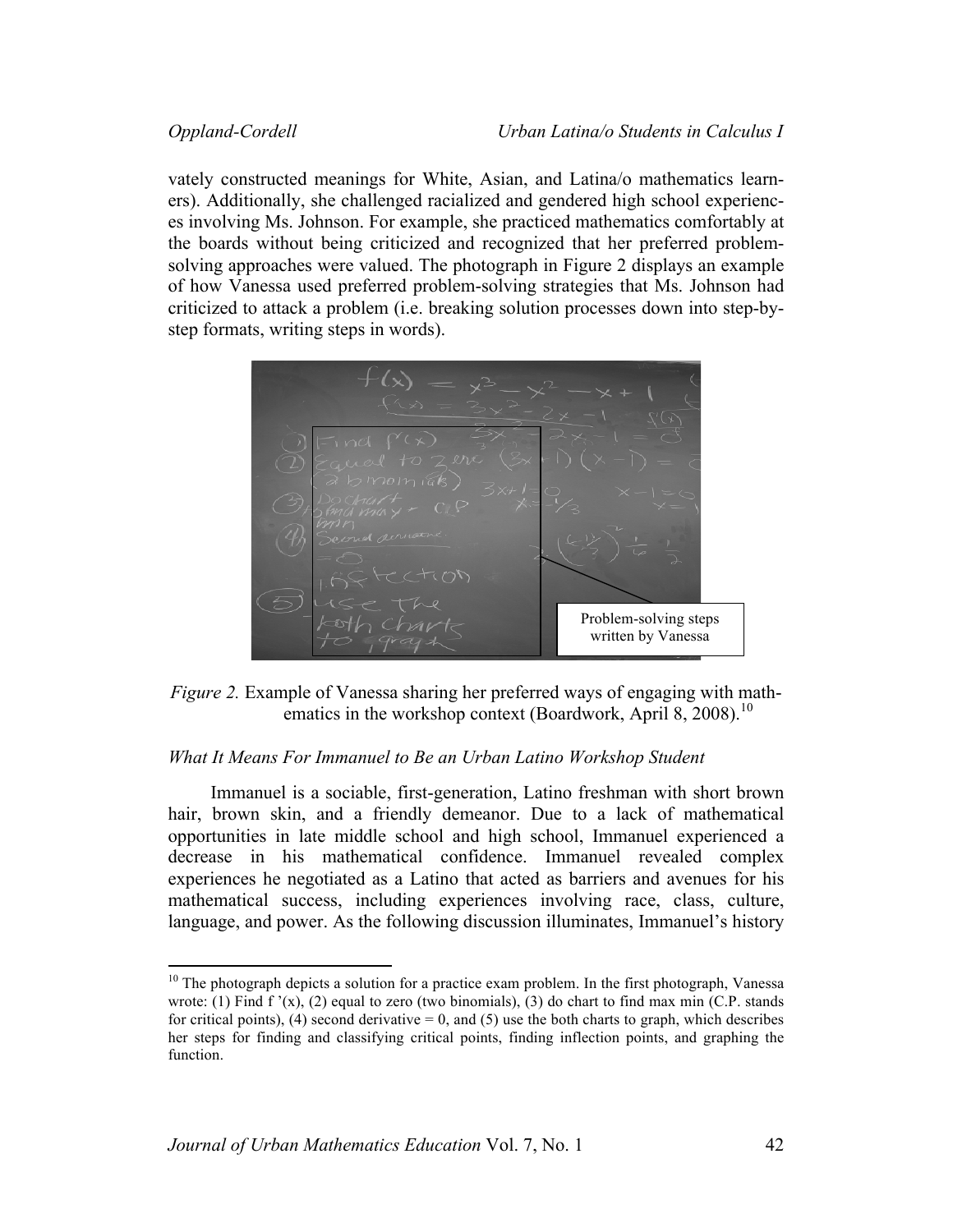as a Latino critically impacted how his EMRICs influenced, and were influenced by, his participation over time.

*Negotiating mathematical and racial identities: Avenues and barriers for participation.* When the workshop relocated from classroom 1 to classroom 2 (see Figure 1), Immanuel shifted towards frequently engaging in predominately Latina/o peer groups at board C. He revealed this shift was related to aspects of his EMRICs, including his perception that it was "easier to get along" with Latina/o peers because they were "culturally the same" and could "speak Spanish":

I feel when you're *culturally the same* it's *easier to get along* for some reason, but I've only seen it with [Vanessa] and [Dante] and everyone because we all *speak Spanish* and just come culturally from the same background… (Interview 3, April 30, 2008)

However, Immanuel perceived speaking Spanish around peers who did not understand the language as "rude" because he did not want to "leave people out." Therefore, he did not want his use of Spanish to limit his interactions with peers.

Immanuel also believed that cultural differences between him and his peers did not create levels of discomfort or obstruct his practice with peers: "There's no barriers. We say hi to each other and we know if we need help who knows this, who knows that" (Interview 3, April 15, 2008). In fact, he believed Asian and White workshop students who tended to congregate together did so because they had established a close rapport with one another, not because they shared similar cultural backgrounds. He also cited friendly and unpretentious personalities, rather than cultural similarities, as a more dynamic factor that encouraged him to engage with peers. Immanuel's perception that cultural differences did not impede his participation may have been related to his frequent exposure to culturally diversity in his prior schools, his closest friendships being formed with both Latina/o and White students throughout this life, and his belief that it was important for him to assimilate into American culture, including "to feel more equal to the rest of my peers." Regarding this latter factor, he mentioned that Latina/o workshop students who tended to distance themselves from other students may have been "less assimilated to the American culture" (Reflection 4, April 15, 2008). Although Immanuel indicated that there were "no barriers" with peers, he did describe two barriers that limited his participation that I identified as related to his EMRICs: (a) negotiating racialized and SES experiences, and (b) perceiving differences between his and peers' mathematical abilities due to his and peers' cultural backgrounds.

First, Immanuel negotiated racialized and SES experiences in the workshop. For instance, he managed the lack of mathematical opportunities he had encountered in 8th through 12th grade. This lack of opportunity was related to various complex factors, including limited funding/funding cuts in his predominately La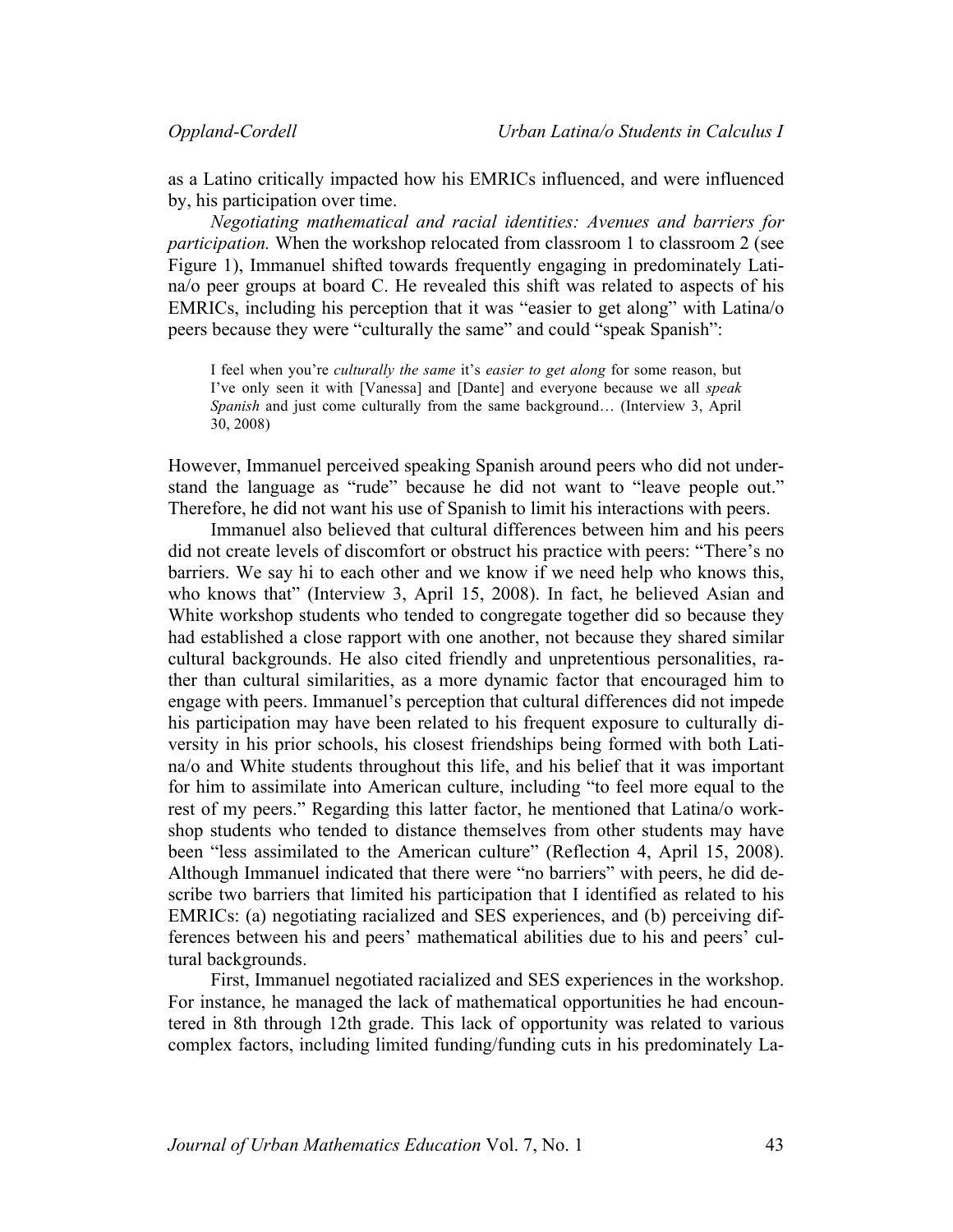tina/o and/or African American schools, frequent interactions with unmotivated Latina/o and African American peer populations, high school mathematics teachers who held low expectations for Latina/o and African American students, and authority figures and unfair tracking practices that prevented him from participating in honors high school mathematics classes. For example, as a freshmen and sophomore high school student at Hook Career Academy, he interacted with academically unmotivated African American and Latina/o peers and mathematics teachers he perceived as uninterested in teaching their predominately African American and Latina/o students, which created significant barriers for his mathematical success:

From my experiences with the school, [Hook Career Academy], it was half Black and half Hispanic, they didn't want to learn the majority of them. There was like one or two, but the teachers didn't care about the students because half of the class didn't want to learn…. I mean, if the students wanted to learn over there at [Hook Career Academy], they still wouldn't teach you because they knew that it was gonna go down the drain anyways. That's just how I perceived it. (Interview 1, January 24, 2008)

Immanuel described how the negative mathematical experiences he negotiated from 8th to 12th grade, and particularly those at Hook, had a negative domino effect on his mathematics development, culminated in his decision to not enroll in a mathematics class his senior year of high school, and harmed his mathematical confidence: "I never had good experiences with learning math and I just feel like I'm not supposed to be here" (Interview 1, January 24, 2008).

The aforementioned lack of mathematical opportunities impacted Immanuel's workshop participation in terms of how he positioned his mathematics ability in relation to peers' mathematics abilities. For instance, he often described himself as "behind" and as "a little fish compared" to "smarter" workshop students, which limited his participation in terms of him refraining from sharing his mathematical knowledge in some instances and letting students that knew "how to best do it do it":

I'm always *behind*…some people are really on this and I'm trying to catch up to that…. I don't want to seem like *a little fish compared* to them…I'm like, yeah I don't know how to get past the first step, which is fine because I'll catch up eventually, but I mean I'm gonna let the person that knows *how to best do it do it*. (Interview 2, March 6, 2008)

Second, peers' cultural backgrounds contributed to Immanuel perceiving differences between his and peers' mathematical abilities. His frequent encounters with academically unmotivated Latina/o and African American peers in K−12 contexts contributed to him assuming that Latina/o and African American work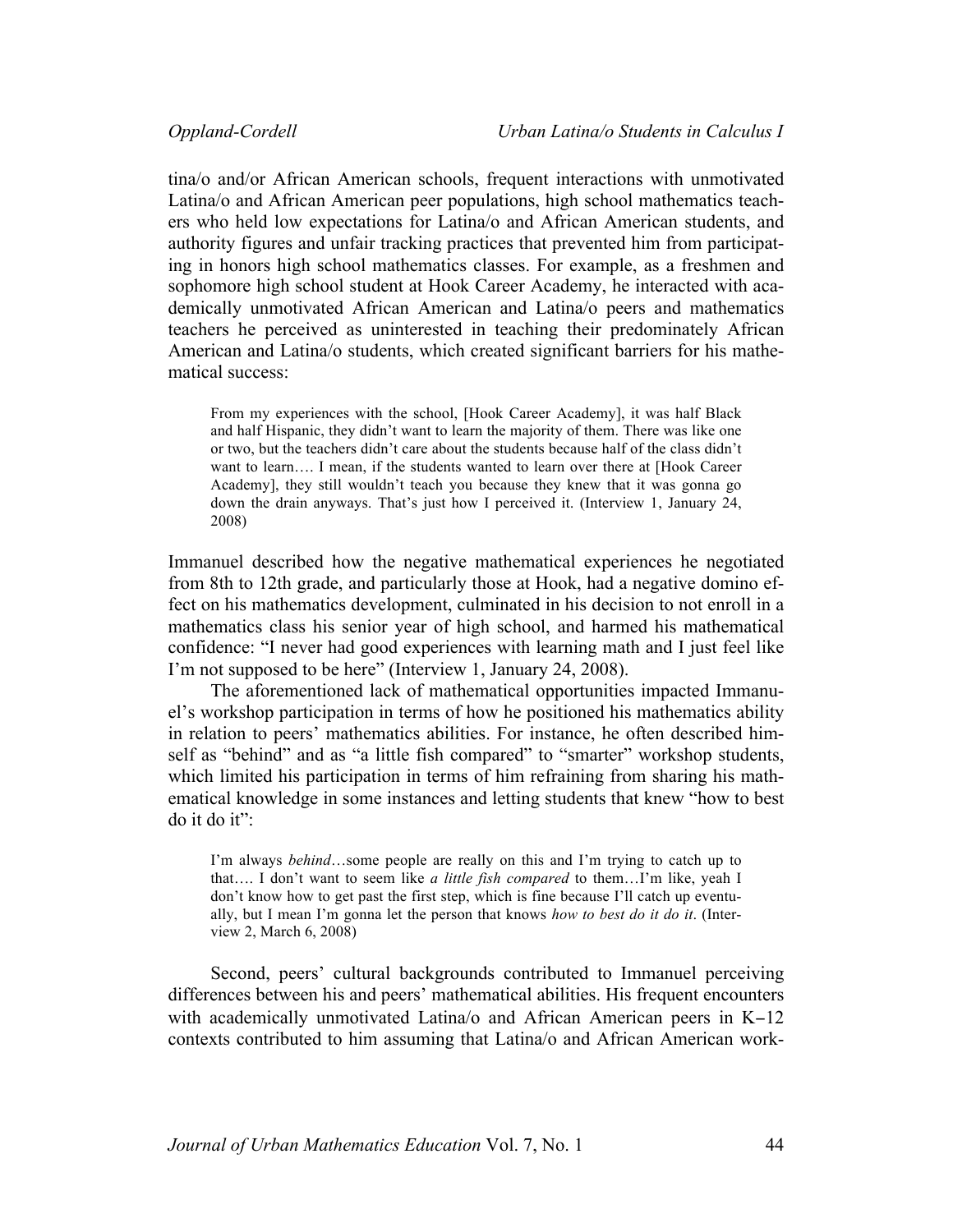shop students would also be less academically motivated, including in mathematics. Although he regularly interacted with Latina/o workshop students, this belief may have been related to his infrequent interactions with Anthony during much of the semester (the only African American student who persisted in the workshop). Further, he believed Asians and Whites tend to be strong in academics, including mathematics, due to, for instance, Asian students' strong work ethic and White students' parents passing on their knowledge of the American educational system to their children (this latter factor contrasted with his family experience). In fact, when asked to describe workshop students he perceived as mathematically strong he mentioned two White men (Peter and Matt). Although he indicated there were "no barriers" with students and he engaged with some Asian and White peers, his perception that Asian and White students tend to possess strong mathematics abilities appeared to contribute to him perceiving himself as less knowledgeable and refraining from sharing his mathematical knowledge in some instances. The ways in which peers' cultural backgrounds appeared to impact Immanuel's participation may have also been related to his management of societal, community, and institutional messages throughout his life that supported the notion of a racial hierarchy of academic and mathematical ability with Latinas/os and African Americans positioned below Asians and Whites.

*Negotiating mathematical and racial identities: Critical transformations.* As the semester progressed, Immanuel's participation changed in some critical ways. For example, he contributed his ideas to mathematical discussions more frequently, he solved problems with a more culturally diverse student population at boards A and C in classroom 2, and he asked me (the instructor) mathematical questions about work he completed on boards A and C in classroom 2. As these changes occurred, he challenged some of the aforementioned barriers tied to his EMRICs that limited his participation.

First, Immanuel challenged racialized and SES experiences. For instance, Immanuel often spoke about how the ample mathematical learning opportunities the workshop provided contrasted with the lack of mathematical opportunities he experienced in K−12 contexts (e.g., interacting with supportive and academically motivated individuals who were not "looking down" on his mathematics ability, identifying himself as a mathematical resource for students, viewing peers and the instructor as mathematical "resources," encountering opportunities to solve mathematical problems at his "own pace"). Immanuel discussed a subset of these experiences when asked to describe which workshop experiences, if any, had affected his motivation to learn mathematics:

The difference that made me feel like this is the fact that I'm really grasping the concepts and I feel like it's not being shoved down my throat. I feel like it's given to me on a plate and there telling me to take my time. It's okay if you're slow. Just take your time. You'll get there, as opposed to all my high school math classes, I feel like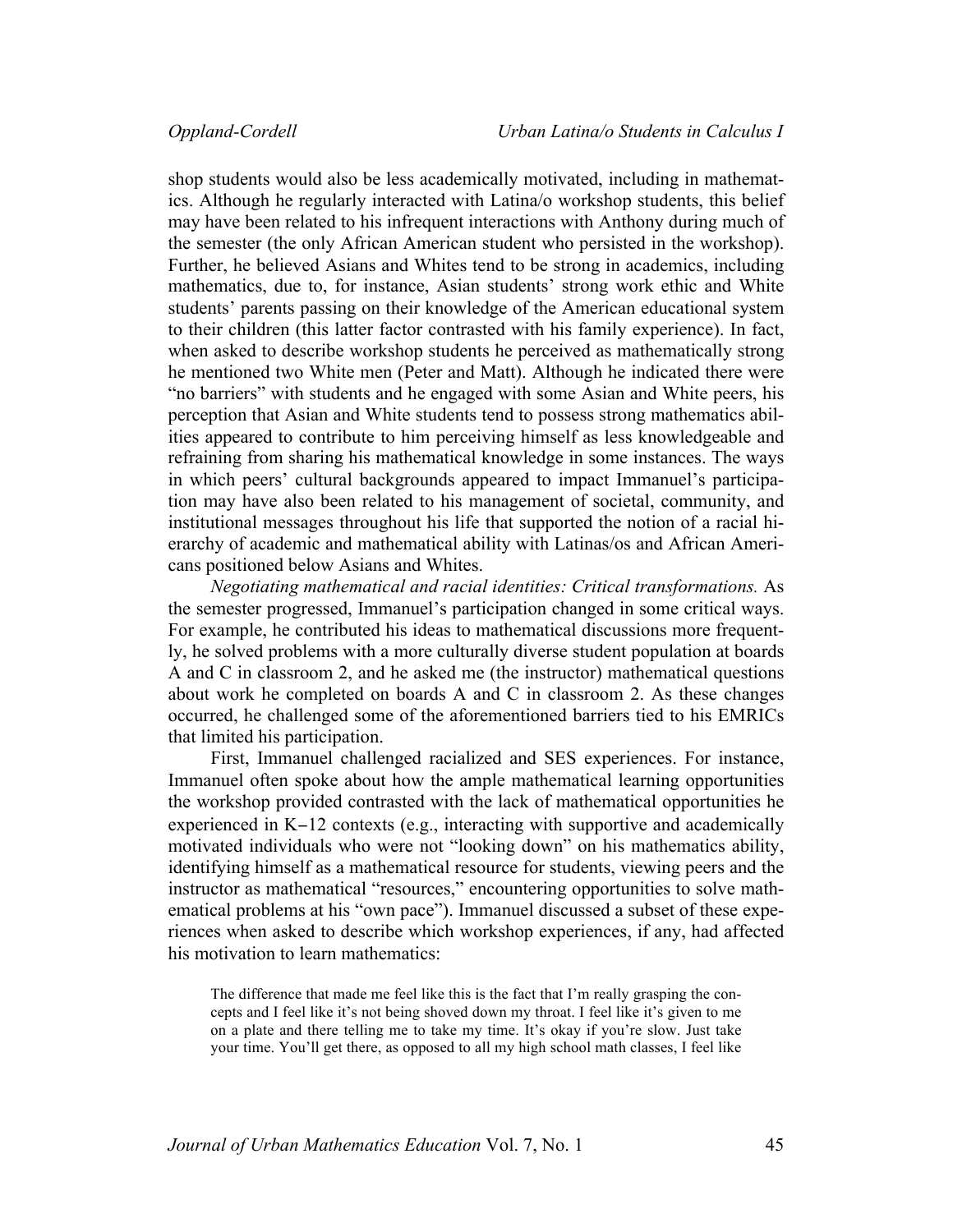(a) there wasn't enough resources to get extra help and (b) most of the teachers weren't that helpful…I mean it just doesn't work for me like that…. And I feel like it's right to be wrong because people are there to help you and somebody's gonna be wrong at one time or another and they're gonna be happy that you're there to help them. (Interview 2, March 6, 2008)

In addition to encountering resources he could draw on to learn mathematics, he identified himself as a mathematical resource for students, which was a particularly powerful experience (and change) for him. The photograph in Figure 3 illustrates how Immanuel used the boards to encourage students to use online mathematical YouTube videos (as indicated by "Math TV") because they helped strengthen his understanding of content outside of class. Some peers adopted his recommendations, which strengthened his confidence and encouraged him to continue to recommend videos: "Feels good…I've been telling people about the YouTube thing and they'll be like, 'Oh thanks, [Immanuel]. That really helped'" (Interview 3, April 15, 2008). This sharply contrasted with how he typically interacted with most peers in high school, particularly Latinas/os and African Americans at Hook Career Academy.



*Figure 3.* Example of how Immanuel used the boards to act as a mathematical resource for peers (Boardwork, April 8, 2008).

Second, changes occurred regarding how peers' cultural backgrounds contributed to him perceiving differences between his and peers' mathematical abilities. As Immanuel engaged with a more culturally diverse peer population, he indicated that the "communication barrier with everybody was broken" so he felt more comfortable asking a wider peer population mathematical questions (Interview 2, March 6, 2008). For example, in the following quotation, he described how he left his peer group to interact with Anthony, an African American male student he rarely interacted with earlier in the semester: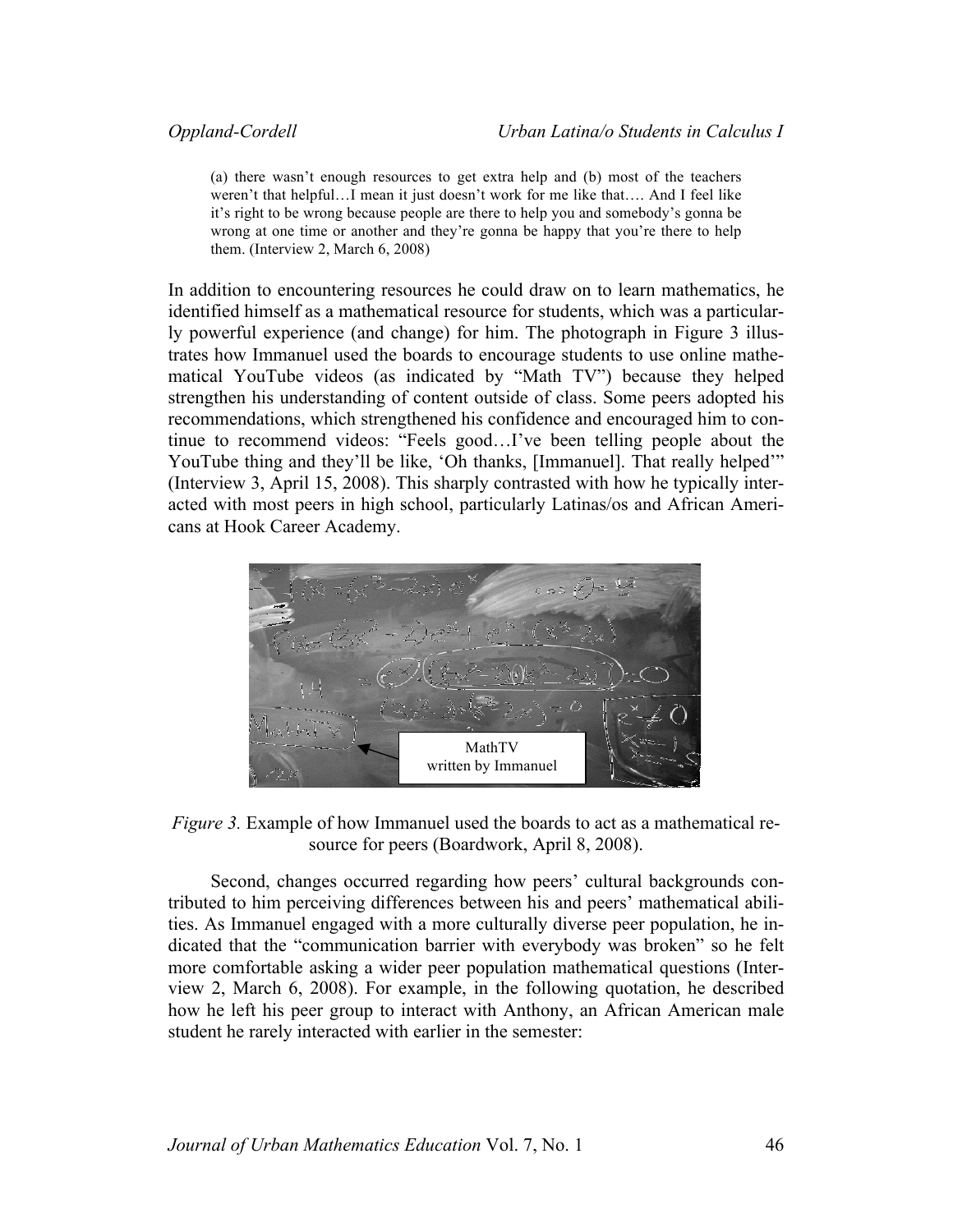**Sarah:** Do you feel that you belong to a certain group?

**Immanuel:** Sometimes I do. Sometimes I don't. Sometimes I like to get out of that group 'cause they talk too much…I need help with this math problem, so I'll stand up and go to the board like the other one in this room. And today [Anthony] was having the same problem with number one…and I was like, "Damn, see that's why you're up there at that board, [Anthony]. You know what you're doing." And then he did all of it and he did it in his head and I was like, "How'd you know that?" And he's like, "Well, I took calc in high school." …Yeah, he did it really fast, but he explained it to me, and then [Vanessa] and them were still on that graph problem. I didn't feel like doing it. I wanted to do the integrals 'cause they seemed cool. (Interview 3, April 15, 2008)

As Immanuel engaged with a broader peer population (e.g., Anthony, Hank), transformations occurred regarding how he viewed his and peers' mathematical abilities. For example, he perceived peers' mathematics abilities as more equal and advanced over time; he observed an African American male student (Anthony) and Latinas/os exhibiting strong mathematics abilities (which contrasted with some prior experiences); and he observed students he had framed as mathematically advanced (e.g., Asians) encountering mathematical challenges and "not looking down" on his mathematics ability.

These transformations contributed to strengthening Immanuel's confidence as a mathematics learner and allowed him to positively merge his Latino and mathematical identities. For example, the workshop aided him in attaining a mathematical appropriation level that he had not experienced in his prior mathematical pathway: "I just get it now after all this work we've been doing. I get all this other stuff that in my life I've never really gotten" (Interview 3, April 15, 2008). He also gained motivation due to perceiving Latinas/os (including himself) as "breaking stereotypes" about Latina/o students' mathematics abilities:

[*Strengthened mathematics identity as a Latino mathematics learner*]

**Immanuel:** I never met Hispanic or Latino people that are this high up like me…I don't know. It's perplexing me because if you're used to something all your life, like I was expecting to come to [Hall University] and not be similar to people in that cultural background because you never hear of a lot of Black or Latino people going to college. But it's funny because this is one of the only classes where it's like wow you guys want to be engineers…. It's like that's really cool.

**Sarah:** Does that help motivate you?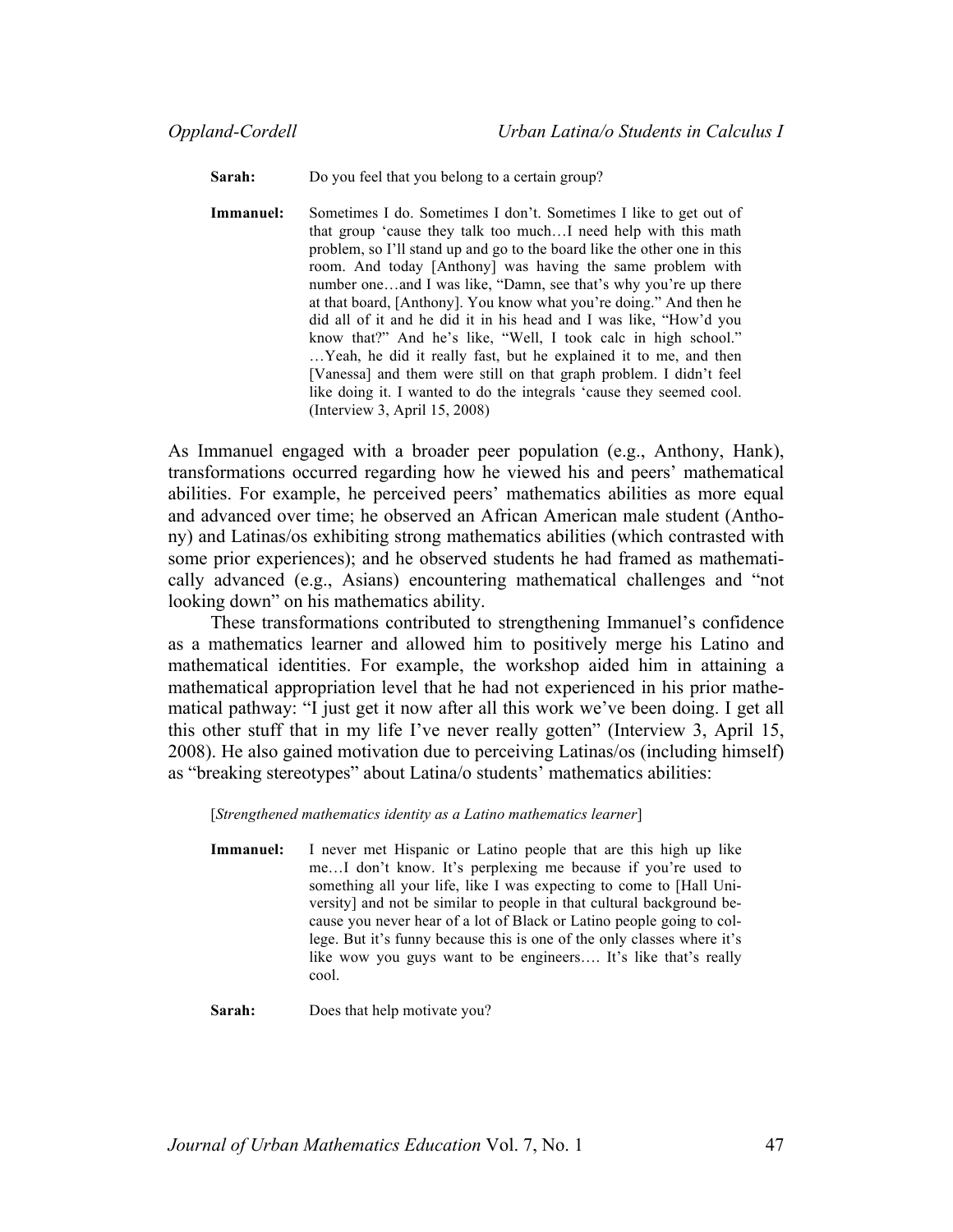**Immanuel:** Yeah, it does because I don't feel alone...most of the people you see at [Hall University] are White or Asian or something like that. It's weird not to have anybody from your background that's somehow connected in a different way. That knows what's going on…my econ class was all White. I was like, "Wow, I'm the only Hispanic person interested in econ." But then when you get to this class it's like that's cool man…you and I are *breaking stereotypes*. (Interview 3, April 15, 2008)

In sum, analyzing Vanessa's and Immanuel's perspectives of their workshop experience through sociocultural, CRT, and LatCrit lenses reveals that their negotiations of their EMRICs (and their intersection with their other identities, such as gender in Vanessa's case and SES in Immanuel's case) contributed to creating significant avenues and barriers for their participation. However, as the semester progressed and their participation continued to influence how they negotiated these identities, they were able to challenge barriers they had managed earlier, which influenced some profound positive transformations in their participation.

### *Cross-Case Comparison*

Data analysis for this study involved first constructing the above case study narratives for each participant and then comparing the findings across both cases. To complement the above findings, I now discuss important cross-case findings to illuminate how two Latina/o students negotiated their EMRICs in relation to their participation.

Three main (overlapping and positive) themes emerged regarding how participants' EMRICs shifted their participation over time. First, participants' perceptions of their and peers' mathematics abilities changed in ways that strengthened their participation. For example, both participants challenged privately and socially constructed meanings of what it means to be Latina/o, Asian, and White mathematics learners (and an African American learner in Immanuel's case) and they constructed strengthened self-perceptions as Latina/o mathematics learners.

Second, both Vanessa and Immanuel challenged racialized experiences tied to prior school experiences in ways that strengthened their participation. For example, Vanessa challenged how Ms. Johnson had constructed her preferred mathematical strategies as deficits, including due to her Latina status, which encouraged her to apply these methods in the workshop. Immanuel challenged his prior interactions with academically unmotivated African American and Latina/o peers, including by witnessing mathematically talented African American and Latina/o students use mathematical resources he recommended, which encouraged his participation.

Third, both participants established strengthened comfort levels in the workshop not only with peers but also with me (the instructor) and the mathematics,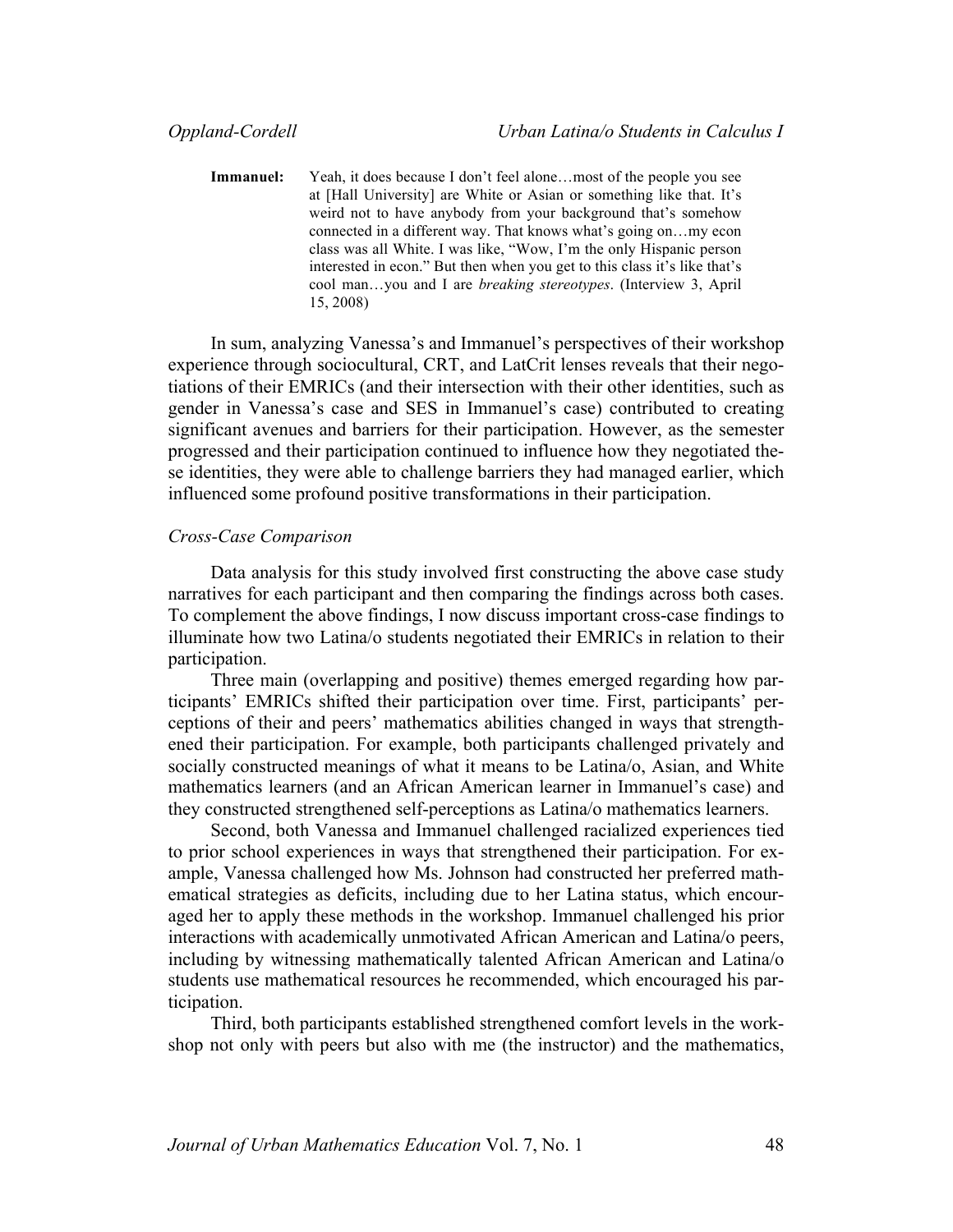which encouraged their participation. For example, interacting with peers and an instructor that supported their preferred ways of engaging with mathematics (e.g., writing mathematics in words in Vanessa's case and comfortably sharing links to mathematical videos in Immanuel's case), which contrasted with prior racialized experiences they managed, strengthened Vanessa's and Immanuel's comfort levels and participation.

# **Discussion**

This study presented two case studies that illustrated how Latina/o students' participation through their EMRICs critically influenced positive shifts in their participation in a culturally heterogeneous, collaborative ESP Calculus I workshop. Vanessa's and Immanuel's voices not only revealed intimate relationships regarding how their complex negotiations of their EMRICs and their participation informed one another but also how these relationships became strengthened over time. Although participants' negotiations of their EMRICs created some obstacles for their participation, they participated through their salient identities (e.g., disciplinary, racial, gender, class) in ways that allowed them to challenge these barriers and experience positive shifts in their participation over time, which ultimately strengthened relationships among their identity development and participation. The findings indicate that understanding how Vanessa's and Immanuel's identities and (non)participation evolved and related could not be separated from the social, political, and historical contexts in which the local workshop was situated. A significant implication that this understanding has for research on students' participation in mathematics is that we must not only consider the sociopolitical nature of interactions and (non)participation in mathematics classroom contexts but also how participation in local classroom contexts relates to the broader sociopolitical environment. Sociocultural mathematics education studies that investigate students' participation without using a sociopolitical lens would not reveal the sociopolitical nature of participation, including how students' social identities relate to their practice-based identity constructions.

The case studies reveal the complexity, diversity, and significance of the sociopolitical nature of the co-construction of identity development and participation for Vanessa and Immanuel in the workshop context. Relationships that emerged between participants' emerging mathematical and racial identity (re)constructions and their participation processes were connected to various interrelated issues related to their histories and lives (e.g., meanings for Latina/o, race, racism, language, culture, gender, class, power relations, stereotypes), multiple contextual layers (e.g., society, community, family, school, peer groups), the classroom environment (e.g., interactions with supportive peers and the instructor, classroom layouts, pedagogical practices), and their agency and resilience. As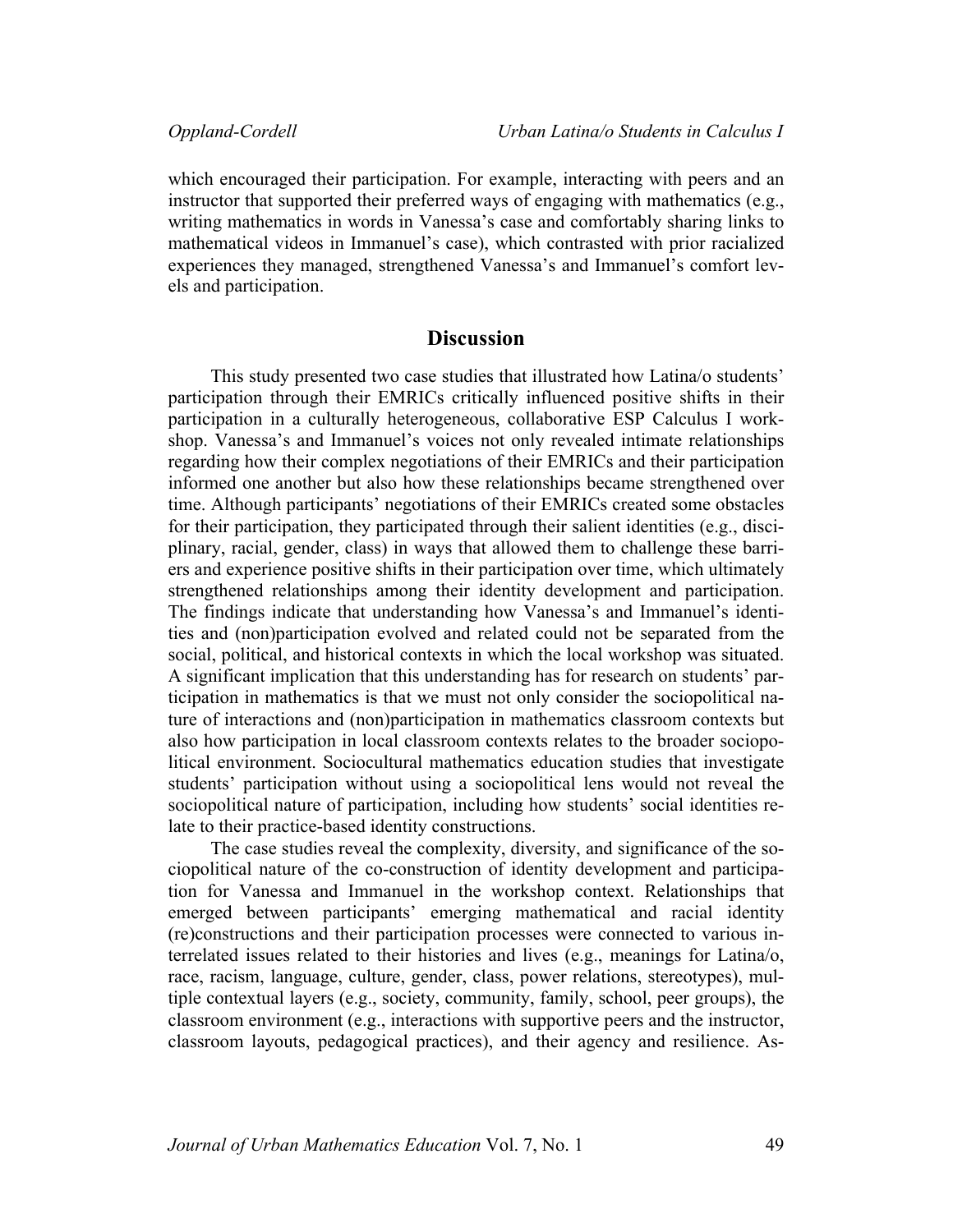pects of participants' EMRICs that powerfully influenced the evolution of their participation aligned strongly with factors recognized as informing Latinas/os' racial identity constructions. Such factors include meanings for racial/ethnic group memberships, racial stereotypes, treatment by teachers and/or peers in school contexts, and interactions with and degree of exposure to racial/ethnic groups (Ancis, Sedlacek, & Mohr, 2000; Barajas & Pierce, 2001; Ferdman & Gallegos, 2001). For example, interactions with encouraging dominant and nondominant students allowed participants to challenge stereotypes about Latina/o, African American, Asian, and White students' mathematics abilities and contributed to strengthening their self-perceptions as Latina/o mathematics learners. Therefore, similar to Esmonde and colleagues (2009), this study found that aspects of marginalized students' various identities can be related to how broader contextual power relations become manifested in mathematics classrooms through collaborative classroom practices, which influence the mathematical learning opportunities they experience.

Regarding the classroom environment, particular classroom characteristics that supported strengthened relationships among identity and participation included: collaborative peer groups, self-selecting and changing peer groups, supportive instructors and peers, writing mathematics on privately located boards (i.e., not positioned in front of the class) in a spacious classroom, and "the valorization of multiple methods for thinking about and doing school mathematics" (Jilk, 2007, cited by Civil, 2008, p. 17). As the instructor, my actions contributed to encouraging participation patterns that supported positive identity development, including by treating students as valuable resources and giving them the freedom to engage with mathematics in ways that supported them to challenge prior experiences with authority figures and/or peers that had threatened facets of this development. For instance, participants were encouraged to use various languages, write mathematics in words, use step-by-step strategies, and share mathematical videos.

Participants also exercised their personal agency to actively negotiate aspects of their EMRICs in ways that influenced *supportive shifts* in their participation in terms of becoming more active members of the workshop CoP. Transformations in Vanessa's and Immanuel's participation (as previously described) occurred, in part, because of their willingness to take risks. For example, they shifted towards recording problem solutions on boards, sharing their solutions with peers and the instructor, repositioning themselves in the classroom including by engaging with a more culturally diverse peer population, and resisting cultural mathematical stereotypes. As their participation evolved, their negotiations of their EMRICs contributed to them responding to barriers they had faced earlier in the semester in diverse ways, which led to some critical transformations in how their participation developed.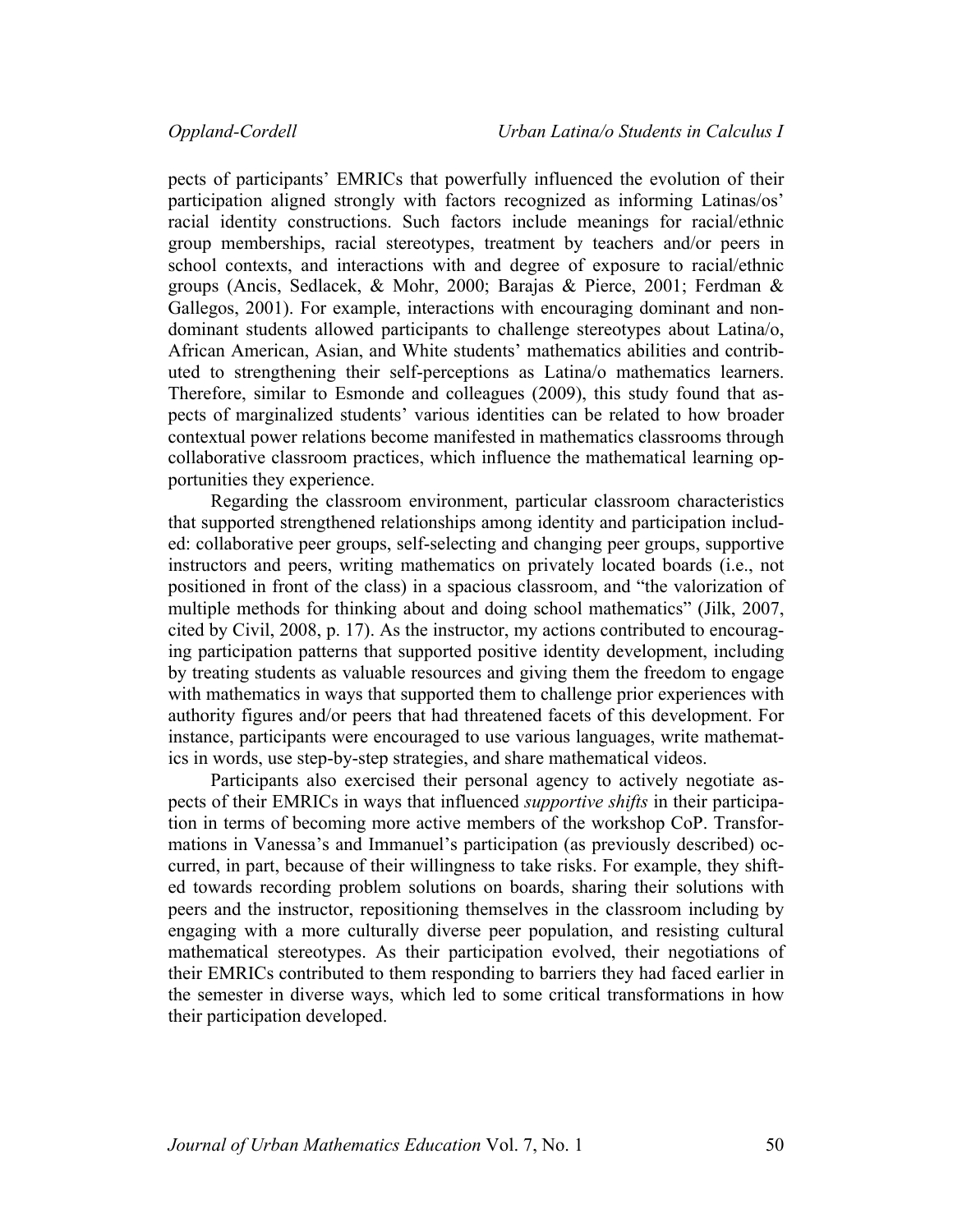Findings for both cases also resonate with mathematics education research indicating that the intersectionality of underrepresented students' mathematical and other salient identities can inform, and be informed by, their participation in mathematical learning communities (Esmonde et al., 2009; Nasir, 2002). A combined CRT and LatCrit lens revealed that avenues, barriers, and supportive shifts for participation were related to how meanings for Latina/o, race, and racism complexly and diversely intersected with covert sociopolitical constructs (i.e., gender, SES, language, culture). Similarities and differences emerged regarding how intersections among participants' salient identities and EMRICs informed their participation. For example, sharing cultural and language backgrounds with Latina/o participants increased both participants' comfort levels. However, unlike Immanuel, Vanessa's negotiations of the nexus of her mathematics, racial, and gender identities contributed to creating significant avenues, barriers, and productive shifts for her participation (e.g., witnessing Latinas' and women's mathematical talents allowed her to challenge the notion of a gender hierarchy of mathematical ability, which strengthened her desire to participate). Unlike Vanessa, Immanuel's management of his collective mathematics, racial, and class (SES) identities played powerful roles in creating barriers and productive shifts for his participation (e.g., encountering numerous mathematical opportunities in the workshop allowed him to challenge prior K−12 experiences, which strengthened his participation). On the other hand, however, shifts in Vanessa's and Immanuel's participation also strengthened aspects of their EMRIC's (e.g., constructed stronger perceptions as Latina/o mathematics learners). At a time when Latina/o students' mathematical experiences are often (negatively) essentialized in mathematics education scholarship, this study supports that the complex intersectional nature of Latina/o students' EMRICs in mathematics classrooms must be acknowledged.

Employing CRT and LatCrit also allowed for capturing participants' counter-stories, which reveal how societal stereotypes, low expectations, and barriers they faced in their mathematical trajectories, including those involving racialized, gendered, and classed meanings, impacted how their EMRICs and workshop participation related. Such stories offer possible explanations for Latina/o students' lower mathematics achievement and participation levels (Chapa & De La Rosa, 2006; Ortiz-Franco & Flores, 2001) and why some Latinas/os struggle to identify with mathematics. However, the findings also reveal how Latinas/os resisted and overcame oppressive experiences to participate, learn, and succeed in mathematics. Such findings suggest that to better support underrepresented students in succeeding in mathematics it is imperative to recognize how interlocking variables such as race, gender, and SES function in their mathematical lives and to eliminate barriers they face linked to structural, institutional, and everyday racism.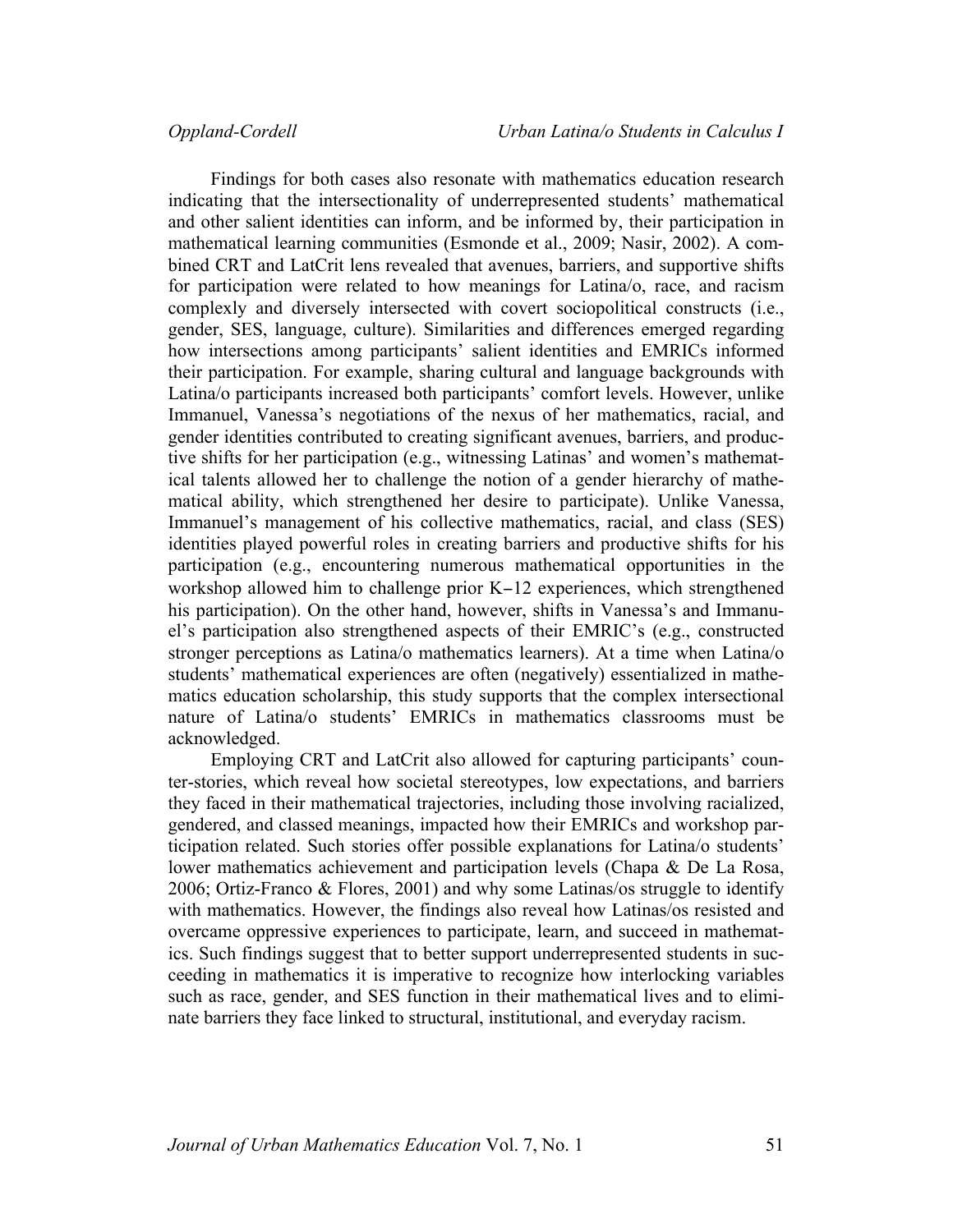# **Conclusion**

Addressing the mathematics education community, Gutiérrez (2013) stated:

If, as a field, we are not willing to recognize the political nature of mathematics education or the fact that teaching and learning are negotiated practices that implicate our identities, we might as well give up on all of this "talk" about equity. (pp. 62–63)

Assuming this standpoint, this study supports that the mathematics education community must embrace the sociopolitical nature of how Latina/o students coconstruct their identities and participation in mathematical learning contexts because this more expansive theoretical lens can provide additional knowledge regarding *how* and *why* Latina/o students attain mathematical success. This study also addresses the importance of capturing students' perspectives that may be invisible but also may be critical for understanding their mathematical success. Future research should use multiple data sources to examine contextualized interpretations of the meanings students give to their participation in effective mathematics classrooms. Such research will not only help to reveal the complexities, avenues, and transformations that support students' mathematical success but also will expand knowledge about how to design identity-affirming, equitable mathematical learning environments.

### **Acknowledgements**

I wish to thank Dr. Danny Martin from the University of Illinois at Chicago for his ongoing guidance, support, and useful recommendations on this work. I also would like to thank Vanessa and Immanuel, the participants in this study, for their commitment to this project, their valuable comments on this work, and their willingness to share their mathematical stories. Finally, I wish to thank my family for its support and encouragement.

### **References**

- Ancis, J. R., Sedlacek, W. E., & Mohr, J. J. (2000). Student perceptions of campus cultural climate by race. *Journal of Counseling & Development*, *78*(2), 180−185.
- Asera, R. (1988). The math workshop: A description. *CBMS Issues in Mathematics Education*, *1*, 47−62.
- Barajas, H. L., & Pierce, J. L. (2001). The significance of race and gender in school success among Latinas and Latinos in college. *Gender and Society*, *15*(6), 859−878.
- Bernal, D. D. (2002). Critical race theory, Latino critical theory, and critical raced-gendered epistemologies: Recognizing students of color as holders and creators of knowledge. *Qualitative Inquiry*, *8*(1), 105−126.
- Boaler, J. (2002). The development of disciplinary relationships: Knowledge, practice, and identity in mathematics classrooms. *For the Learning of Mathematics*, *22*(1), 42–47.
- Boaler, J., & Greeno, J. G. (2000). Identity, agency, and knowing in mathematical worlds. In J. Boaler (Ed.), *Multiple perspectives on mathematics teaching and learning* (pp. 171−200). Westport, CT: Ablex.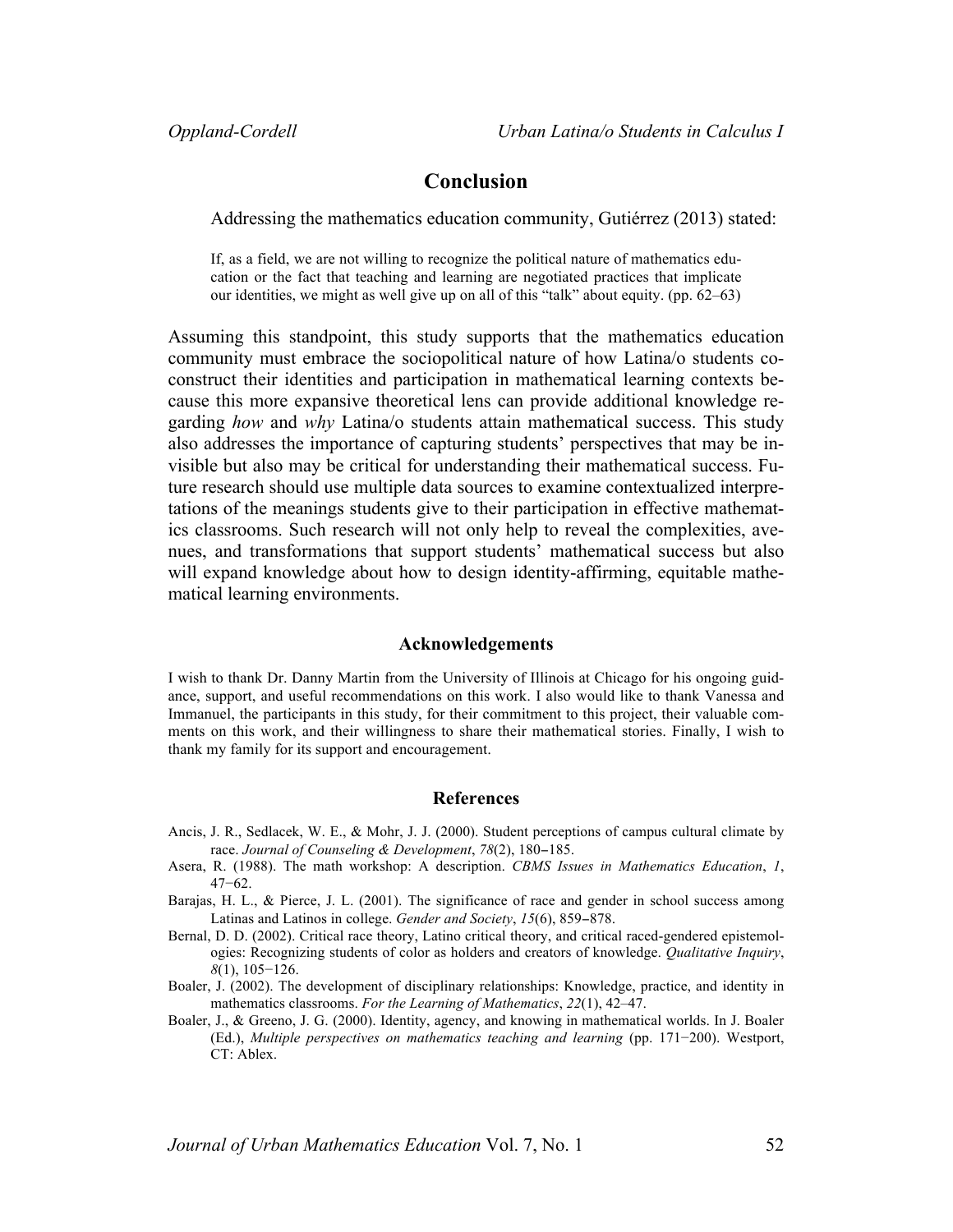- Brugueras, J., Hernández-González, L., & Libgober, A. (2005). *Statistical analysis of the Emerging Scholars Program at [Hall University]*. Unpublished, [Hall University].
- Chapa, J., & De La Rosa, B. (2006). The problematic pipeline: Demographic trends and Latino participation in graduate science, technology, engineering, and mathematics programs. *Journal of Hispanic Higher Education*, *5*(3), 203−221.
- Civil, M. (2008). Mathematics teaching and learning of immigrant students: A look at the key themes from recent research. In *Manuscript prepared for the 11th International Congress of Mathematics Education (ICME) Survey Team* (Vol. 5). Retrieved from http://cemela.math.arizona.edu/english/content/ICME\_PME/MCivil-SurveyTeam5-ICME11.pdf
- Corbin, J., & Strauss, A. (Eds.). (2008). *Basics of qualitative research: Techniques and procedures for developing grounded theory*. Thousand Oaks, CA: Sage.
- Crenshaw, K. (1991). Mapping the margins: Intersectionality, identity politics, and violence against women of color. *Stanford Law Review, 43*(6), 1241–1299.
- Esmonde, I., Brodie, K., Dookie, L, & Takeuchi, M. (2009). Social identities and opportunities to learn: Student perspectives on group work in an urban mathematics classroom. *Journal of Urban Mathematics Education*, *2*(2), 18−45. Retrieved from http://ed-osprey.gsu.edu/ojs/index.php/JUME/article/viewFile/46/35
- Ferdman, B. M., & Gallegos, P. I. (2001). Racial identity development and Latinos in the United States. In C. L. Wijeyesinghe & B. W. Jackson III (Eds.), *New perspectives on racial identity development* (pp. 32–66). New York, NY: New York University Press.
- Fullilove, R. E., & Treisman, P. U. (1990). Mathematics achievement among African American undergraduates at the University of California, Berkley: An evaluation of the mathematics workshop program. *Journal of Negro Education*, *59*(3), 463−478.
- Geertz, C. (1973). *The interpretation of cultures*. New York, NY: Basic Books.
- Gordon, J. (2005). White on white: Researcher reflexivity and the logics of privilege in white schools undertaking reform. *The Urban Review*, *37*(4), 279−302.
- Gresalfi, M., & Cobb, P. (2006). Cultivating students' discipline-specific dispositions as a critical goal for pedagogy and equity. *Pedagogies: An International Journal*, *1*(1), 49–57.
- Gutiérrez, M. V., Willey, C., & Khisty, L. L. (2011). (In) equitable schooling and mathematics of marginalized students: Through the voices of urban Latinas/os. *Journal of Urban Mathematics Education*, *4*(2), 26−43. Retrieved from

http://ed-osprey.gsu.edu/ojs/index.php/JUME/article/viewFile/112/91

- Gutiérrez, R. (2013). The sociopolitical turn in mathematics education. *Journal for Research in Mathematics Education, 44*(1), 37–68.
- Helms, J. E. (1994). The conceptualization of racial identity and other "racial" constructs. In E. Trickett, R. J. Watts, & D. Birman (Eds.), *Human diversity* (pp. 285−311). San Francisco, CA: Jossey-Bass.
- Hsu, E., Murphy, T. J., & Treisman, U. (2008). Supporting high achievement in introductory mathematics courses: What we have learned from 30 years of the Emerging Scholars Program. In M. Carlson & C. Rasmussen (Eds.), *Making the connection*: *Research and practice in undergraduate mathematics*, *Vol 73* (pp. 205−220). Washington, DC: Mathematical Association of America.
- Jilk, L. M. (2007). *Translated mathematics: Immigrant women's use of salient identities as cultural tools for interpretation and learning*. Unpublished doctoral dissertation. Michigan State University, East Lansing, Michigan.

Johnson, A. G. (2001). *Privilege, power, and difference*. Boston, MA: McGraw-Hill.

- Lave, J., & Wenger, E. (1991). *Situated learning: Legitimate peripheral participation*. New York, NY: Cambridge University Press.
- Martin, D. B. (2000). *Mathematics success and failure among African-American youth: The roles of sociohistorical context, community forces, school influence, and individual agency.* Mahwah, NJ: Erlbaum.